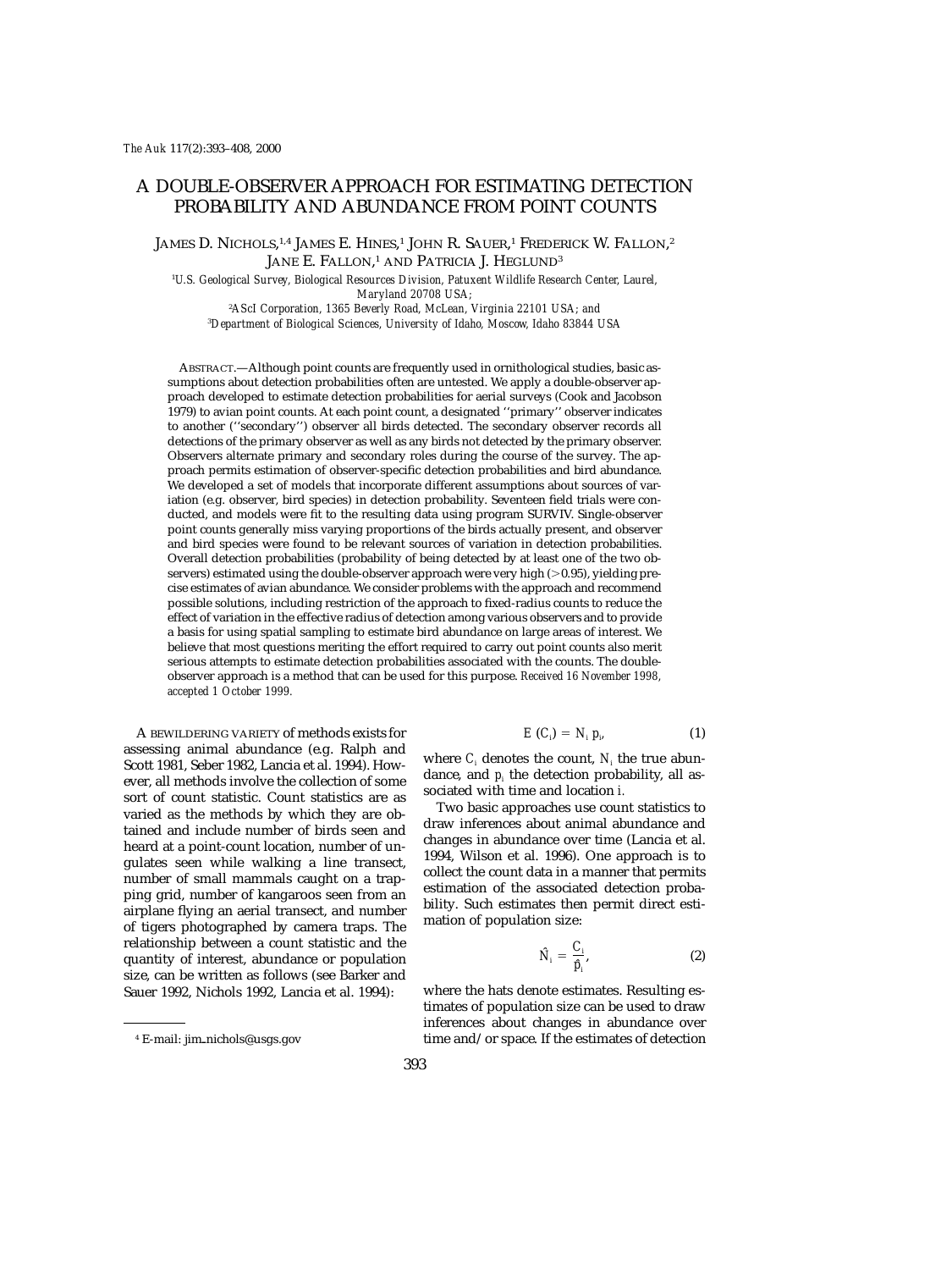probabilities provide strong evidence that they are similar for different times or locations, then the count statistics themselves can be used to draw inferences about differences in abundance (Skalski and Robson 1992).

The other approach is not to estimate detection probability, but to use standardized methods to obtain the count statistic in the hope that detection probabilities will be similar for the times or places for which abundance comparisons are to be made (i.e. that  $p_i = p$  for all *i* in the comparison). Under this approach, the count statistic is viewed as an index to abundance (Conroy 1996). In some cases, the collection of index statistics is accompanied by the measurement of some small number of covariates (e.g. weather variables) that are thought to influence detection probability. Under the assumption that these covariates influence only detection probability (and not abundance), they can be incorporated into analyses that use index statistics to draw inferences about abundance (Conroy 1996).

Data resulting from point counts nearly always are treated as indices (Ralph et al. 1995). Standardized methods have been incorporated into large-scale surveys such as the North American Breeding Bird Survey, or BBS (Robbins et al. 1986, Peterjohn et al. 1997). In the BBS, standardization includes such features as duration of count, length of survey route, distance between stops, weather conditions under which surveys are conducted, time of year, etc. Observer identity and experience are recognized as covariates that are likely to be relevant to variation in detection probability (Sauer et al. 1994b, Kendall et al. 1996) and have been incorporated into most serious efforts to draw inferences about abundance from BBS data (Link and Sauer 1997, 1998). Unfortunately, in any count-based survey, many sources of variation in detection probability that are not associated with observable covariates are likely to exist, and these cannot be accommodated in analyses (e.g. Burnham 1981, Johnson 1995).

Here, we make no claim that inferences emerging from historical analyses of data from the BBS or other point-count surveys necessarily are wrong. Instead, we simply express discomfort with the knowledge that such inferences depend on untested assumptions. When the ratio of count statistics is used to estimate the ratio of abundances (e.g. this is termed relative abundance for two locations or population growth rate for the same location at two points in time), it performs best when  $p_i = p$  for the *i* (places or times) involved in the comparison. Such use of the ratio of count statistics can also be viewed as reasonable in the situation where values of  $p_i$  are themselves viewed as random variables arising from some distribution that does not change over the times or locations being compared. However, variation in habitat over time and space and temporal changes in climatic variables that affect bird activity and behavior (e.g. Crick et al. 1997) make even this distributional assumption unlikely to be true for many comparisons.

Although use of point-count data as indices may be necessary in some instances, we believe it is sensible to investigate alternative ways to conduct point counts that might permit estimation of detection probabilities associated with the counts. This is the general approach taken in most estimation methods for animal populations, such as capture-recapture sampling (Seber 1982, Lancia et al. 1994). One approach permitting estimation from point-count data is the variable circular plot (Ramsey and Scott 1979, Reynolds et al. 1980) in which distances to detected birds are recorded and resulting data used with distance sampling methods to estimate density. This approach has been used in avian studies (Mountainspring and Scott 1985, Scott et al. 1986, Fancy 1997) but is not widely used by ornithologists. We recommend that variable circular plot methods be given serious consideration for future pointcount surveys.

In this paper, we present a double-observer approach that permits estimation of detection probability from point count data. The approach uses two observers and is a modification of a method developed by Cook and Jacobson (1979) to estimate abundance from aerial survey data. We first describe the field-sampling situation and the basic estimation approach. We then discuss alternative estimation models and their implementation using program SURVIV (White 1983). We describe 17 experimental point-count surveys conducted in spring and early summer 1998 to test this double-observer approach, and we present the results of our modeling and estimation efforts with these data. Finally, we discuss the potential utility of this approach for point-count sur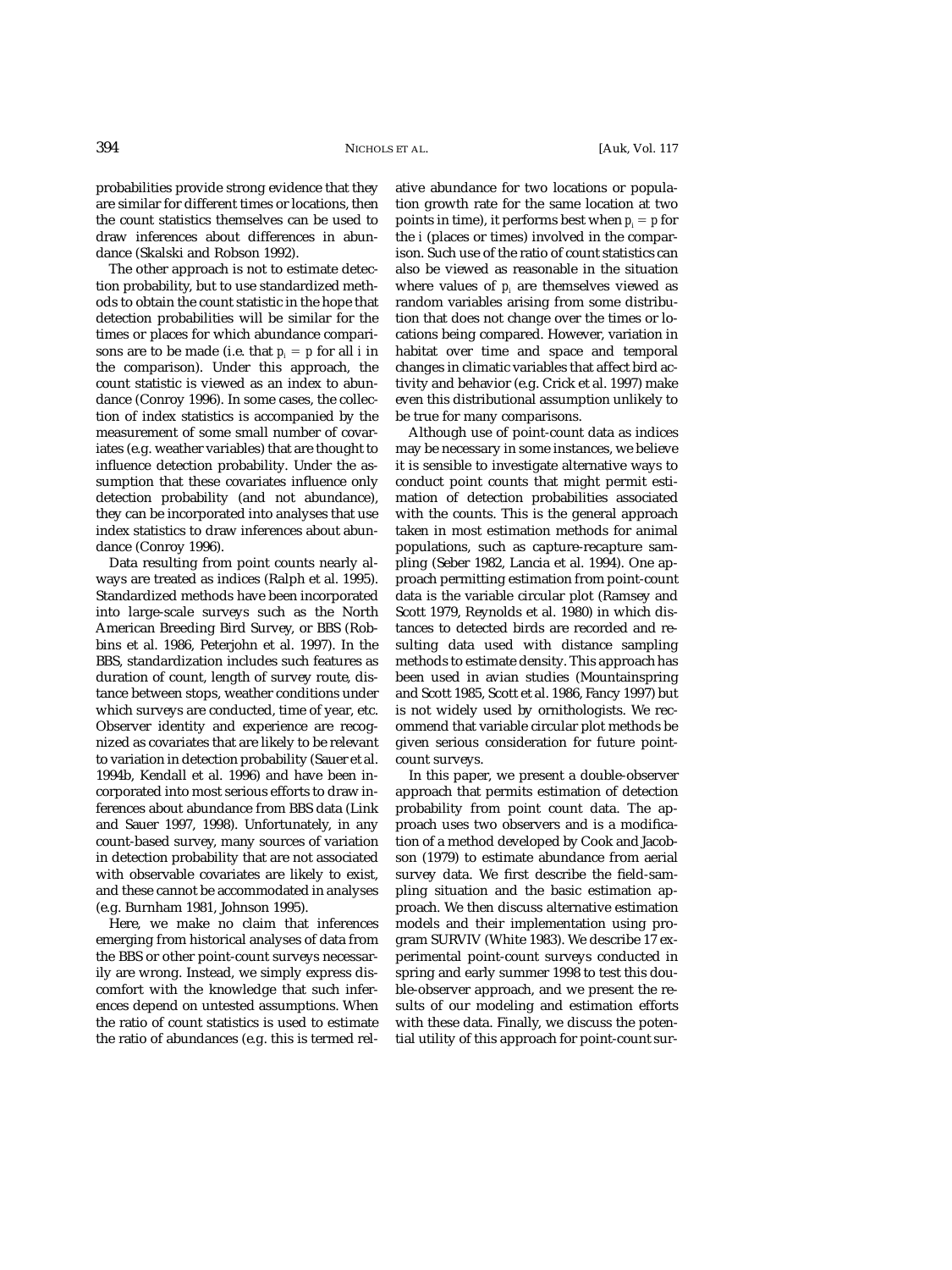veys of birds and make recommendations regarding implementation of the method.

#### **METHODS**

*Field methods.*—We assume a sampling situation where multiple locations are selected for point counts within some general area of interest. In the BBS, for example, each route contains 50 stops at which 3-min point counts are conducted. In other studies, we might select, for example, a sample of 10 to 40 points within an area of interest or in patches of similar habitat within a larger area of interest. The approach is most appropriately used when the points are placed in areas of similar habitat, and stratification is recommended when a set of point counts is obtained from discrete habitats between which differences in detection probability are suspected.

Two observers are present during all point counts. At each count (a visit to a single point), one observer is designated as ''primary'' and the other as ''secondary.'' The primary observer identifies all birds seen and heard and communicates (via speech and gesture) to the secondary observer the species detected and the direction and general distance of the detection. The secondary observer records the species detected by the primary observer but also surveys the area. Birds detected by the secondary observer but not by the primary observer also are recorded by the secondary observer. At the end of each point count, the data are the number of birds of each species (1) detected by the primary observer and (2) missed by the primary observer but detected by the secondary observer.

A key element of the design is that each observer serves both primary and secondary roles on any group of counts. We recommend that observers alternate roles on consecutive counts, with one observer serving as primary at the first point count, secondary at the second count, primary at the third count, and so on. Under this design, each observer will serve as primary observer for half of the point counts. Although reasons exist for preferring the design with alternating primary observers, it is necessary only for each observer to serve as a primary observer on at least one count. This general design leads to stop-level data that are then aggregated over the counts in the group (e.g. all stops on a BBS route, all counts conducted in a particular habitat type on one day) to yield the basic count statistics needed for estimation of abundance for each species detected.

*Estimators of Cook and Jacobson (1979).*—Although the sampling situation differs from that studied by Cook and Jacobson (1979), for convenience we follow their general notation. Define  $x_{ij}$  as the number of individuals counted by observer  $i$  ( $i = 1, 2$ ) on stops when observer  $j$  ( $j = 1, 2$ ) was the primary observer. As noted above, the counts for the primary observer include all birds detected, whereas the counts for the secondary observer include only birds detected by this observer that were missed by the primary observer. Define *pi* as the detection probability for observer *i,* which is assumed to be the same whether observer *i* is serving as the primary or the secondary observer. Further, let *N*<sup>1</sup> denote the true number of birds exposed to sampling efforts (for fixed-radius point counts, we can specify the area covered, whereas for unlimited-radius counts, we cannot) in the point-count samples for which observer 1 served as primary observer. We can view  $x_{11}$  as a binomial random variable with parameters  $N_1$  and  $p_1$ , denoted as having distribution  $B(N_1, p_1)$ . For a given  $x_{11}$ , we similarly can view  $x_{21}$  as a binomial random variable *B*( $N_1$  –  $x_{11}$ ,  $p_2$ ). The joint distribution of ( $x_{11}$ ,  $x_{21}$ ) can thus be written as the product  $B(N_1, p_1) B(N_1 - x_1)$ ,  $p_2$ ). Similarly, the distribution of  $(x_{22}, x_{12})$  can be written as  $B(N_2, p_2) B(N_2 - x_{22}, p_1)$ . Finally, assuming that the pairs  $(x_{11}, x_{21})$  and  $(x_{22}, x_{12})$  are independent, the joint distribution for all four random variables is *B*( $N_1$ ,  $p_1$ ) *B*( $N_1$  –  $x_{11}$ ,  $p_2$ ) *B*( $N_2$ ,  $p_2$ ) *B*( $N_2$  –  $x_{22}$ ,  $p_1$ ).

Because values of *Ni* are unknown, it would be difficult to use the above distribution directly for estimation. Following the recommendation of Cook and Jacobson (1979), we thus condition on the total birds detected in the samples of point counts for which each observer served as primary observer. The probability that a bird in a sampled area is detected at a point count by at least one observer is  $p = 1 - (1$  $p_1$ )(1 –  $p_2$ ). This detection probability applies to each of the point counts (or stops) on the route for which it is estimated, and thus to each area  $(i = 1, 2)$  and the entire area sampled by the counts. Thus, the distribution of  $(x_{11} + x_{21})$  is  $B(N_1, p)$ , and that of  $(x_{22} +$  $x_{12}$ ) is  $B(N_2, p)$ . Further, the probability of a bird having been detected by observer 1 in area 1, given that it was detected in area 1 (i.e. the probability that a bird was a member of  $x_{11}$ , given that it was a member of  $x_{11} + x_{21}$  is  $p_1/p$ . The complement of this probability, the probability that a bird in area 1 was missed by observer 1 and detected only by observer 2, given that it was detected in area 1, is  $(1 - p_1) p_2/p$ . For estimation purposes, we thus rewrite the joint distribution of the four random variables as:  $B(N_1, p) B(x_1)$ *x*<sub>21</sub>, *p*<sub>1</sub>/*p*) *B*(*N*<sub>2</sub>, *p*) *B*(*x*<sub>22</sub> + *x*<sub>12</sub>, *p*<sub>2</sub>/*p*).

The approach to estimation begins by using the two conditional (on detections) distributions,  $B(x_{11} +$  $x_{21}$ ,  $p_1/p$  and  $B(x_{22} + x_{12}, p_2/p)$ , to estimate detection probabilities. Cook and Jacobson (1979) present the following maximum-likelihood estimators for the general model in which detection probability differs for the two observers:

$$
\hat{p}_1 = \frac{x_{11}x_{22} - x_{12}x_{21}}{x_{11}x_{22} + x_{22}x_{21}}, \qquad \hat{p}_2 = \frac{x_{11}x_{22} - x_{12}x_{21}}{x_{11}x_{22} + x_{11}x_{12}}, \text{ and}
$$
\n
$$
\hat{p} = 1 - \frac{x_{12}x_{21}}{x_{22}x_{11}}.
$$
\n(3)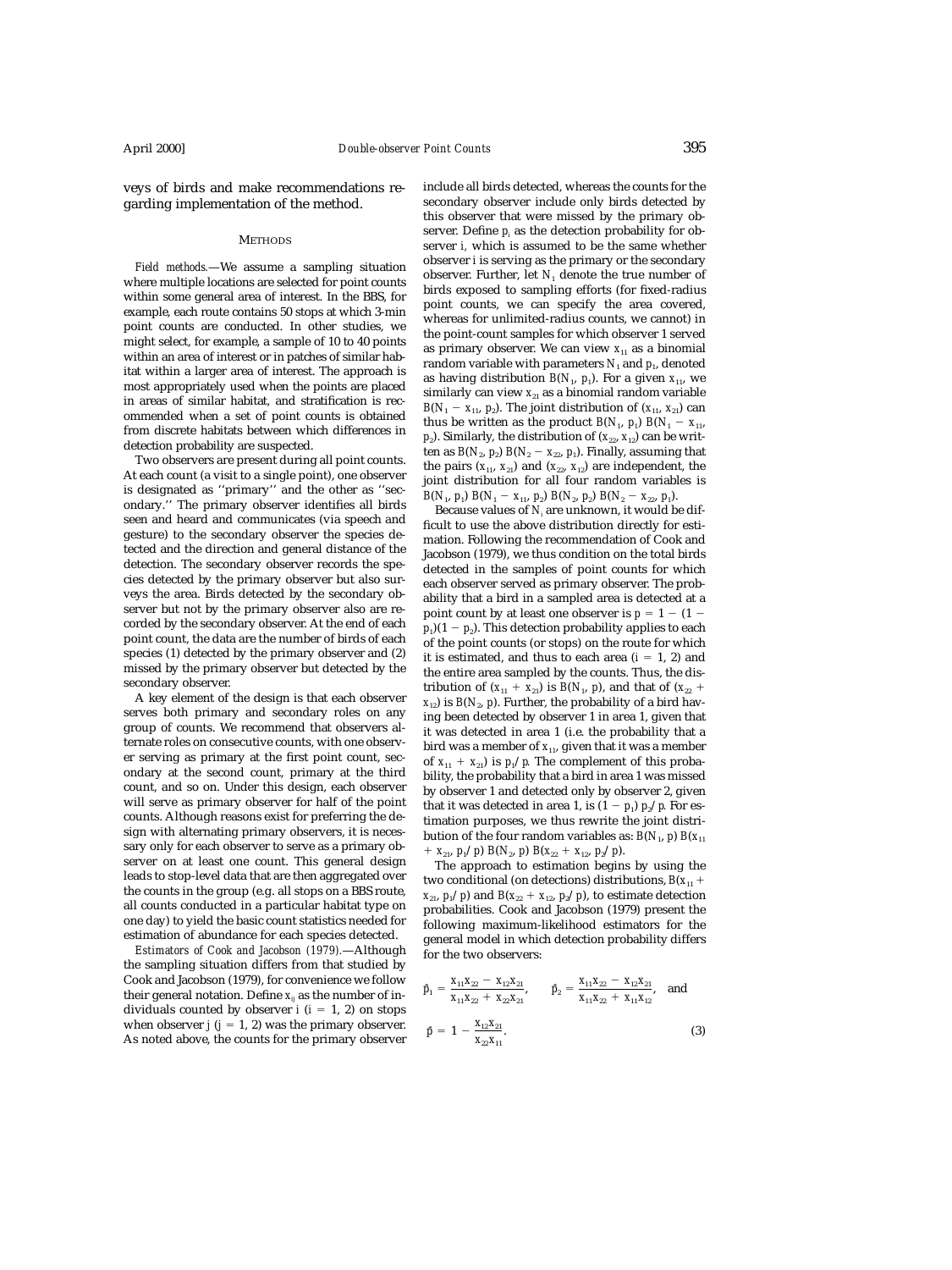Large-sample variance estimators for the detection probability estimates were also provided by Cook and Jacobson (1979) and are presented in Appendix 1.

Note that the estimators in equation 3 can also be obtained simply by equating the four sufficient statistics with their expectations:

$$
E(x_{11}) = N_1 p_1, \qquad E(x_{21}) = N_1 (1 - p_1) p_2,
$$
  

$$
E(x_{22}) = N_2 p_2, \quad \text{and} \quad E(x_{12}) = N_2 (1 - p_2) p_1.
$$

These equations then can be solved to yield the estimators in equation 3. Examination of these expectations provides a good basis for the intuition underlying the double-observer approach. For example, the expected number of birds detected by observer 1 on the stops at which this observer is primary is given simply as the product of bird abundance at these stops and the detection probability for that observer. The number of additional birds detected by observer 2 on the stops at which observer 1 is primary is given as the product of bird abundance, the probability that a bird is missed by observer 1, and the probability that a bird is detected by observer 2.

Once estimates of detection probability are obtained, the natural estimator (see equation 2) for population size on the sampled area is:

$$
\hat{N} = \frac{x}{\hat{p}},\tag{4}
$$

where  $x_{..} = x_{11} + x_{21} + x_{22} + x_{12}$ . An associated variance estimator is:

$$
\widehat{\text{var}}(\hat{N}) = \frac{(x.)^2 \widehat{\text{var}}(\hat{p})}{\hat{p}^4} + \frac{(x.)(1-\hat{p})}{\hat{p}^2}.
$$
 (5)

The above estimators for abundance (equation 4) and its associated variance (equation 5) are used in all of our work on estimation under the double-observer approach, regardless of the exact model selected for estimation of detection probability.

Confidence intervals for *Nˆ* were approximated using the approach of Chao (1989; also used and recommended by Rexstad and Burnham 1991). The estimation is based on the estimated number of birds not detected,  $f_0 = N - x$ .. The  $\ln(f_0)$  is treated as an approximately normal random variable, yielding the following 95% confidence interval,  $(x_{\cdot\cdot} + \hat{f}_0/C, x_{\cdot\cdot} +$  $\hat{f}_oC$ , where

$$
C = \exp\bigg(1.96\bigg[\ln\bigg(1 + \frac{\widehat{\text{var}}(\hat{N})}{\hat{f}_0^2}\bigg)\bigg]^{1/2}\bigg).
$$

*Additional models and estimators.*—For each group of point counts, we consider the modeling of two possible sources of variation in detection probability, observers and bird species. Following Cook and Jacobson (1979), we assume differences in detection probabilities for the two observers. If we also assume different detection probabilities for each bird species, then we have a very general model and must estimate two parameters (a detection probability for each observer) for each species observed. However, large numbers of parameters lead to large sampling variances, so we would like to reduce the number of parameters and model the data parsimoniously (Burnham and Anderson 1992, 1998). Consequently, analyses of double-observer point-count data should include consideration of models in which detection probabilities are similar for the two observers and for different bird species. Most North American point counts contain many species for which only small numbers of individuals are detected, making estimation of species-specific detection probability problematic or impossible. Thus, we would like to consider grouping species for which small samples are obtained. Detection probabilities can then be estimated for these multispecies groups.

Consequently, for reasons of parsimony and small sample sizes for some species, we recommend consideration of grouping of species for modeling and estimation purposes. Because of the binomial nature of detection-probability modeling, such grouping should be done only when detection probabilities of the grouped species are similar. We thus recommend *a priori* grouping of species into general categories associated with predicted variation in detection probabilities (e.g. easy to detect, difficult to detect). Although universal agreement on any such *a priori* grouping is virtually impossible (e.g. Sauer et al. 1996), this approach is subject to *a posteriori* testing. For example, group-specific detection probabilities can be compared and the results used to guide the modeling of detection probabilities in the current analysis (e.g. if no difference between detection probabilities of two groups is evident, then these groups could be modeled with a common detection probability) and in future analyses.

To fit and obtain estimates under different models, to test between models, and to apply model-selection criteria to choose among them, we implemented a series of product-binomial models using program SURVIV (White 1983). Denote a particular species, *s,* by the use of a superscript. The most general model is based on the following product binomial for each species  $B(x_{11}^s + x_{21}^s, p_1^s/p^s) B(x_{22}^s + x_{12}^s, p_2^s/p^s)$ . These conditional binomials are multiplied together over all species to obtain the general model, which we denote as (*pi s* ) to indicate the dependence of detection probability on observer identity (*i*) and bird species (*s*). This very general model permits an ''interaction'' between observer and species effects on detection probability such that an observer with a relatively high probability of detecting birds of one species can have a relatively low probability of detecting individuals of another species.

We also considered models with a variety of parameter constraints. For example, model (*ps* ) has the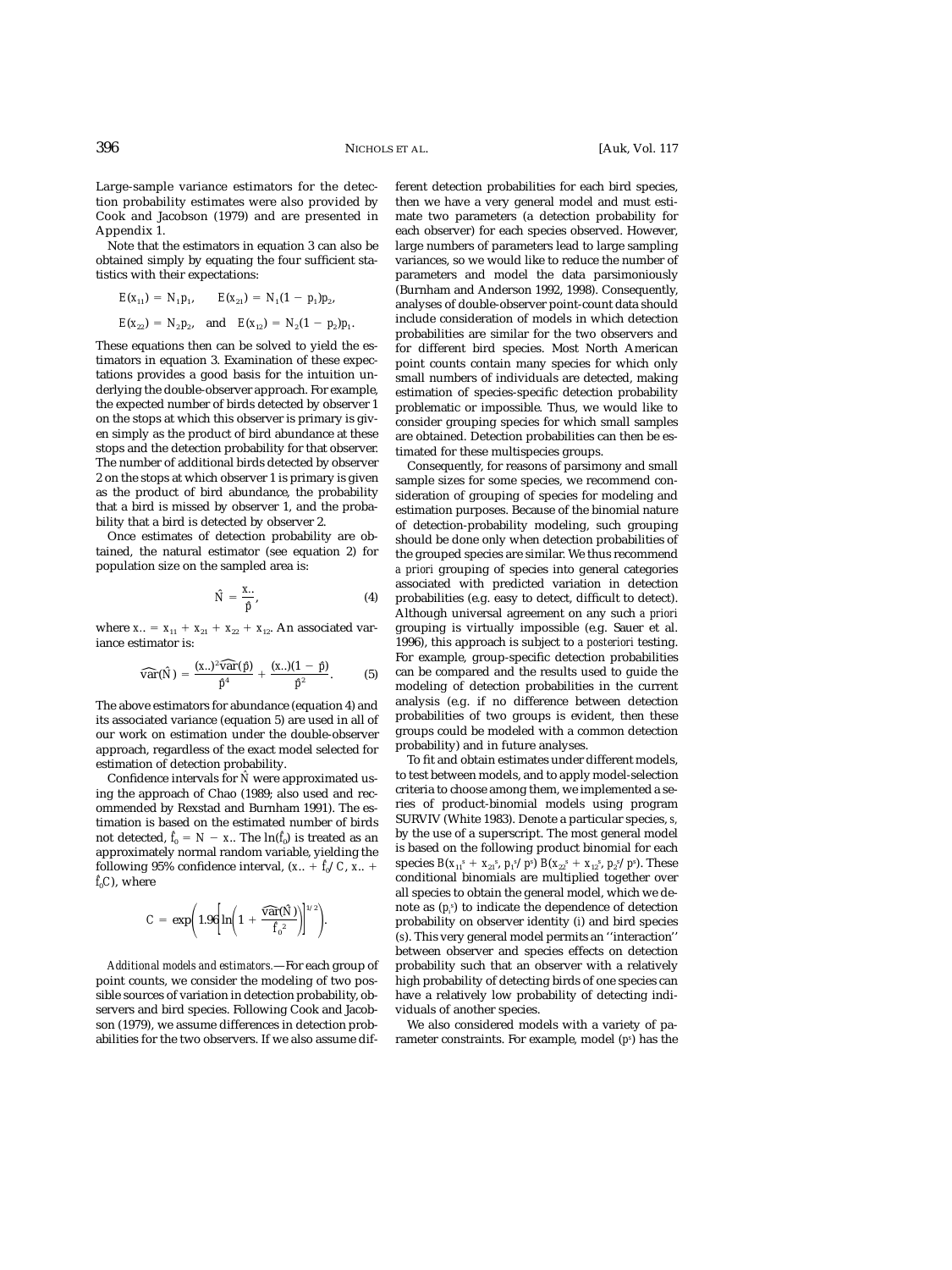constraint that detection probability differs by species but within species is the same for each observer  $(p_1^s = p_2^s)$ . Because many species are detected a small number of times on a route, models with species-specific detection probabilities will be too general for reasonable estimation and use. Thus, we identified broad categories of species based on expected detectability. Model (*pi g* ) retains different detection probabilities for the two observers but imposes a constraint on detection probabilities of the different species. The *g* superscript indicates that species within an *a priori* defined group (e.g. easily detected vs. difficult to detect) exhibit the same detection probability but that this probability differs between groups. Model (*pi* ) retains different detection probabilities for the two observers but constrains detection probability for all species to be equal.

For a given data set involving species-specific data for all species encountered on point counts, we fit several models and then used Akaike's Information Criterion (AIC) to make decisions about the most appropriate model(s) for use in estimation. AIC is an information-theoretic measure used to select a parsimonious model that adequately explains the variation in the data using as few parameters as necessary (Burnham and Anderson 1992, 1998). Because our sample sizes were not large relative to the number of parameters in our general model, we used  $AIC<sub>c</sub>$ , a second-order AIC with small-sample bias adjustment.

We then used the resulting estimates,  $\hat{p}_i^s$ , in conjunction with species-specific data (e.g. *x..s* ) to estimate abundance for species *s* using equation 4. Note that even when we selected a model that did not retain species-specific detection probabilities, we still applied the detection probability estimate (e.g. for a group of species or for all species) to the number of individuals observed in the species of interest to estimate abundance for that species. Thus, our approach yielded an estimate of abundance, *Nˆ <sup>s</sup>* , for each species observed in the set of counts.

Regardless of whether a model with detection probability subscripted by *i* (observer) is selected, the detection probabilities on which the modeling is based correspond to the probability that an individual observer detects a bird that is present in the surveyed area. However, to estimate abundance, we must then translate the estimates for observers 1 and  $2 \,\,(\hat{p}_{\scriptscriptstyle 1}{}^{\!\scriptscriptstyle S},\,\hat{p}_{\scriptscriptstyle 2}{}^{\!\scriptscriptstyle S})$  into an estimate of the probability that a bird of species *s* is detected by at least one of the two observers. For the general Cook-Jacobson model (*pi s* ), the closed-form estimator, *pˆs* , is given in equation 3. However, we also need to compute this estimate for the other reduced-parameter models. This is accomplished using the equality:

$$
\hat{p}^s = 1 - (1 - \hat{p}_1^s) (1 - \hat{p}_2^s) \tag{6}
$$

that is, in order to go undetected in the survey  $(1$ *ps* ), a bird must be missed by both observers. Follow-

TABLE 1. Descriptive information on the point count surveys conducted using the double-observer approach.

| Sur- |   | Observer       |                    | No. of |               |
|------|---|----------------|--------------------|--------|---------------|
| vey  | A | B              | Route <sup>a</sup> | stops  | Date          |
| 1    | 1 | $\overline{2}$ | PWRC-W1            | 20     | 6-14-98       |
| 2    | 1 | 2              | PWRC-F1            | 10     | 6-14-98       |
| 3    | 1 | $\overline{2}$ | <b>BBS-A</b>       | 50     | $6 - 20 - 98$ |
| 4    | 1 | 2              | PWRC-W2            | 20     | $6 - 22 - 98$ |
| 5    | 1 | 2              | PWRC-F2            | 20     | 6-24-98       |
| 6    | 3 | 2              | PWRC-W1            | 20     | 6-25-98       |
| 7    | 3 | 1              | PWRC-W2            | 20     | 6-26-98       |
| 8    | 4 | 1              | <b>BBS-B</b>       | 50     | $6 - 28 - 98$ |
| 9    | 5 | 2              | PWRC-W1            | 20     | $6 - 28 - 98$ |
| 10   | 6 | 1              | BBS-C              | 50     | $6 - 30 - 98$ |
| 11   | 6 | $\overline{c}$ | <b>BBS-D</b>       | 50     | $7 - 07 - 98$ |
| 12   | 7 | 3              | PWRC-W1            | 20     | $7 - 07 - 98$ |
| 13   | 7 | 2              | PWRC-F2            | 20     | 7-09-98       |
| 14   | 6 | 3              | PWRC-W2            | 20     | 7-09-98       |
| 15   | 3 | 2              | PWRC-F2            | 20     | $7 - 14 - 98$ |
| 16   | 8 | 3              | PWRC-F2            | 20     | 7-15-98       |
| 17   | 8 | 3              | PWRC-F2            | 20     | 7-16-98       |

<sup>a</sup> PWRC-W1 and -W2 are routes conducted in the woods at Patuxent Wildlife Research Center. PWRC-F1 and -F2 are routes conducted in fields at Patuxent Wildlife Research Center. The BBS routes are actual Maryland BBS routes.

ing model selection using SURVIV, we reparameterize the model using the identity:

$$
p_1^s = \frac{p_2^s - p^s}{1 - p_2^s}.
$$
 (7)

Expression 7 is then substituted for  $p_{\scriptscriptstyle 1}{}^{\!\circ}$  in the SURVIV code to obtain direct estimates of *ps* and associated sampling variances and covariances.

### FIELD TRIALS

We carried out the double-observer approach on 17 different sets of point counts (Table 1). Each set consisted of a route of 10 to 50 points. At each point, 3-min point counts were conducted, and all birds seen and heard (unlimited-radius counts) were recorded. Observers then drove to the next site. Most of the routes contained 20 stops and were located at the Patuxent Wildlife Research Center in either field/ scrub habitat or woods. In addition, four Maryland BBS routes containing 50 stops were run using the double-observer approach. Stops were located at 0.5-mile intervals. With the exception of the double-observer sampling, point counts were conducted using BBS protocol. Counts occurred in the morning hours and were conducted under reasonable weather conditions. An abbreviated protocol was prepared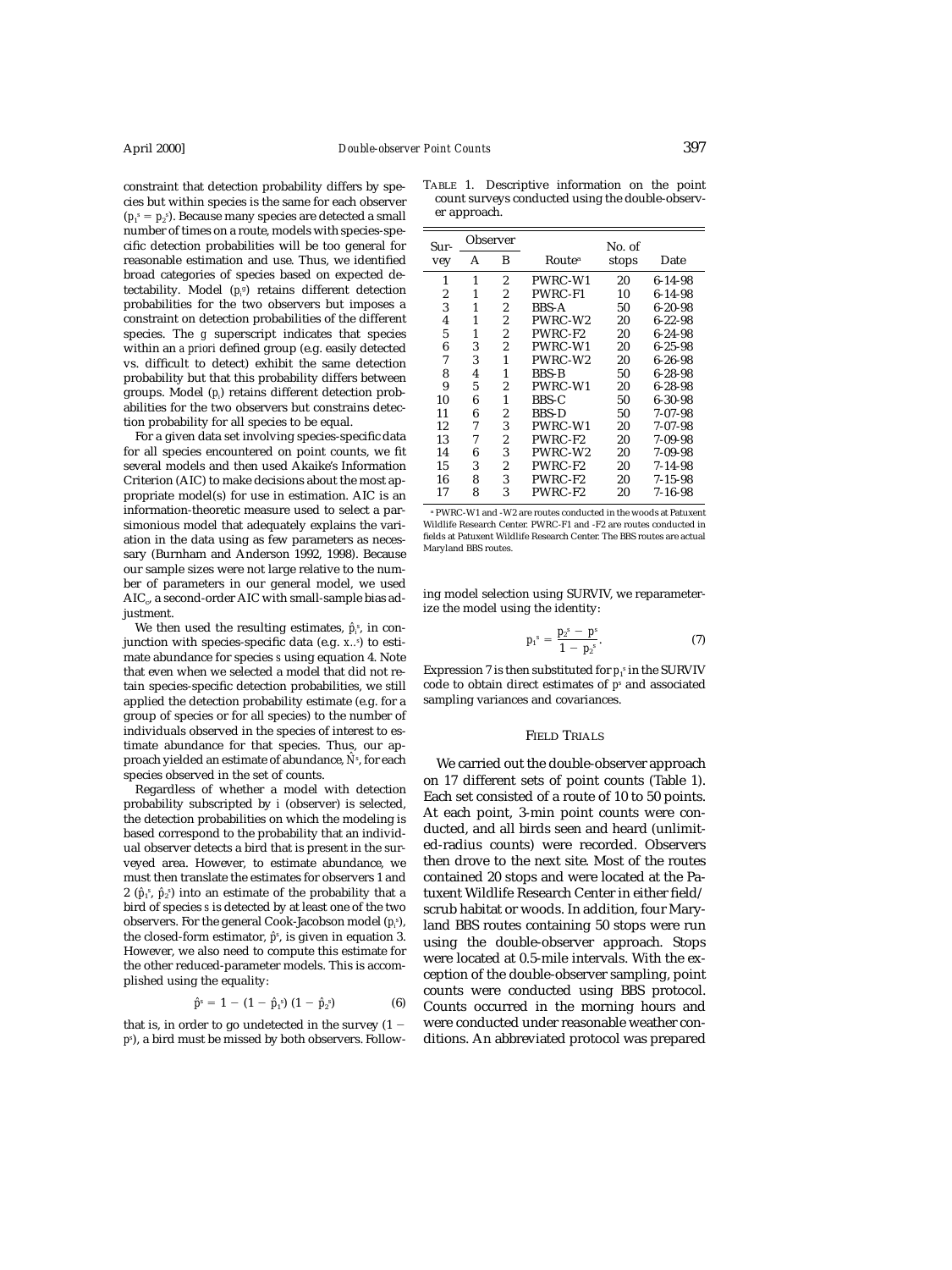|          |             | Models  |                |         |                |       |                  |  |  |
|----------|-------------|---------|----------------|---------|----------------|-------|------------------|--|--|
| Data set | Total birds | $p_i^s$ | p <sup>s</sup> | $p_f^g$ | p <sup>g</sup> | $p_i$ | $\boldsymbol{p}$ |  |  |
| 1        | 231         | 9.65    | 0.00           | 10.47   | 6.42           | 7.53  | 5.58             |  |  |
| 2        | 83          | 7.08    | 0.42           | 4.23    | 0.00           | 3.17  | 1.32             |  |  |
| 3        | 619         | 3.40    | 12.61          | $\_\_a$ |                | 0.14  | 0.00             |  |  |
| 4        | 219         | 12.78   | 8.93           | 3.59    | 4.92           | 0.00  | 2.89             |  |  |
| 5        | 321         | 26.25   | 16.14          | 4.05    | 0.00           | 5.41  | 3.41             |  |  |
| 6        | 300         | 10.13   | 22.32          |         |                | 0.00  | 24.08            |  |  |
| 7        | 232         | 6.50    | 1.91           |         |                | 4.15  | 0.00             |  |  |
| 8        | 675         | 24.36   | 6.17           |         |                | 2.00  | 0.00             |  |  |
| 9        | 176         | 6.04    | 0.00           |         |                | 1.35  | 1.97             |  |  |
| 10       | 970         | 0.00    | 20.50          |         |                | 10.30 | 8.51             |  |  |
| 11       | 773         | 0.00    | 11.29          |         |                | 12.30 | 19.74            |  |  |
| 12       | 408         | 29.35   | 22.94          | 2.32    | 11.84          | 0.00  | 10.10            |  |  |
| 13       | 492         | 37.77   | 89.63          | 0.59    | 77.59          | 0.00  | 77.27            |  |  |
| 14       | 228         | 0.00    | 4.61           | 7.30    | 14.35          | 4.21  | 12.54            |  |  |
| 15       | 484         | 9.25    | 43.41          |         |                | 0.00  | 76.54            |  |  |
| 16       | 474         | 39.94   | 20.92          | 0.00    | 9.61           | 0.07  | 11.24            |  |  |
| 17       | 535         | 12.11   | 40.19          |         |                | 0.00  | 20.59            |  |  |

TABLE 2.  $\;\;\Delta {\rm AIC}_\text{c}$  values for the six models of detection probability fit to each data set.  $\Delta {\rm AIC}_\text{c} = 0.00$  for the model judged to be most appropriate for each data set. Smaller values of  $\Delta AIC_c$  indicate models that describe the variation in the data more parsimoniously.

<sup>a</sup> Too few individuals in the ''difficult detection'' group to merit analysis, so only ''easy detection'' birds were used. In this case, models with a ''*g*'' superscript were not relevant.

by observers 1 and 2 following the first few routes and distributed to the other observers prior to their participation in the surveys. The protocol was slightly different for the very last survey (data set 17), because a third person accompanied the two observers to serve as recorder for the primary observer.

The data obtained from these trial routes were analyzed using the SURVIV (White 1983) code developed for this purpose. We used the approach described above with observer, bird species, and species group as potential sources of variation. Under the more general models, we estimated separate parameters for each species for which at least 10 individuals were detected. The remaining species were pooled into one of two groups, ''difficult'' or ''easy,'' for estimation of a group-level detection probability. We were conservative in our species grouping because we placed only the following species with high-frequency calls in the ''difficult detection'' group: Brown Creeper (*Certhia americana*), Blue-gray Gnatcatcher (*Polioptila caerulea*), Cedar Waxwing (*Bombycilla cedrorum*), Black-and-white Warbler (*Mniotilta varia*), Prairie Warbler (*Dendroica discolor*), and Grasshopper Sparrow (*Ammodramus savannarum*). For a small number of species, the numbers of individuals detected by the different observers assumed values that led to problems with parameter identifiability (see below). In such cases, the data were pooled with data from the appropriate species group (''difficult'' or ''easy'').

 $\Delta AIC_c$  values were computed for all 6 models for each of the 17 data sets. These values reflect the difference between the  $AIC_c$  value of the model in question and the model with the lowest  $AIC_c$  (the model considered the most appropriate for the data set; Burnham and Anderson 1998). Small differences (e.g.  $\Delta AIC_c \leq 2$ ) indicate models that are very similar in their abilities to explain the data in a parsimonious manner (Burnham and Anderson 1998). The number of detections of birds in the ''difficult'' category was too small for analysis in nine data sets, so the two models using these species groups (*pg* , *pi g* ) were not used with these data.

Model  $p_i$  showed the lowest  $AIC_c$  for the largest number (6) of data sets (Table 2). Models *pi s* and  $p$  each showed the lowest  $AIC_c$  value for three data sets (Table 2). Models *pg* and *ps* each were judged most appropriate for two data sets, and model  $p_{\scriptscriptstyle \beta}^{\scriptscriptstyle g}$  showed the lowest AIC<sub>c</sub> for a single data set (Table 2). Based on these results, all of the factors hypothesized *a priori* to be potential sources of variation in detection probabilities indeed were important on at least some routes. Variation between the two observers on each route was an important model factor in 10 of the 17 data sets (models  $p_{\scriptscriptstyle \hat{p}}$  ,  $p_{\scriptscriptstyle \hat{r}}$  and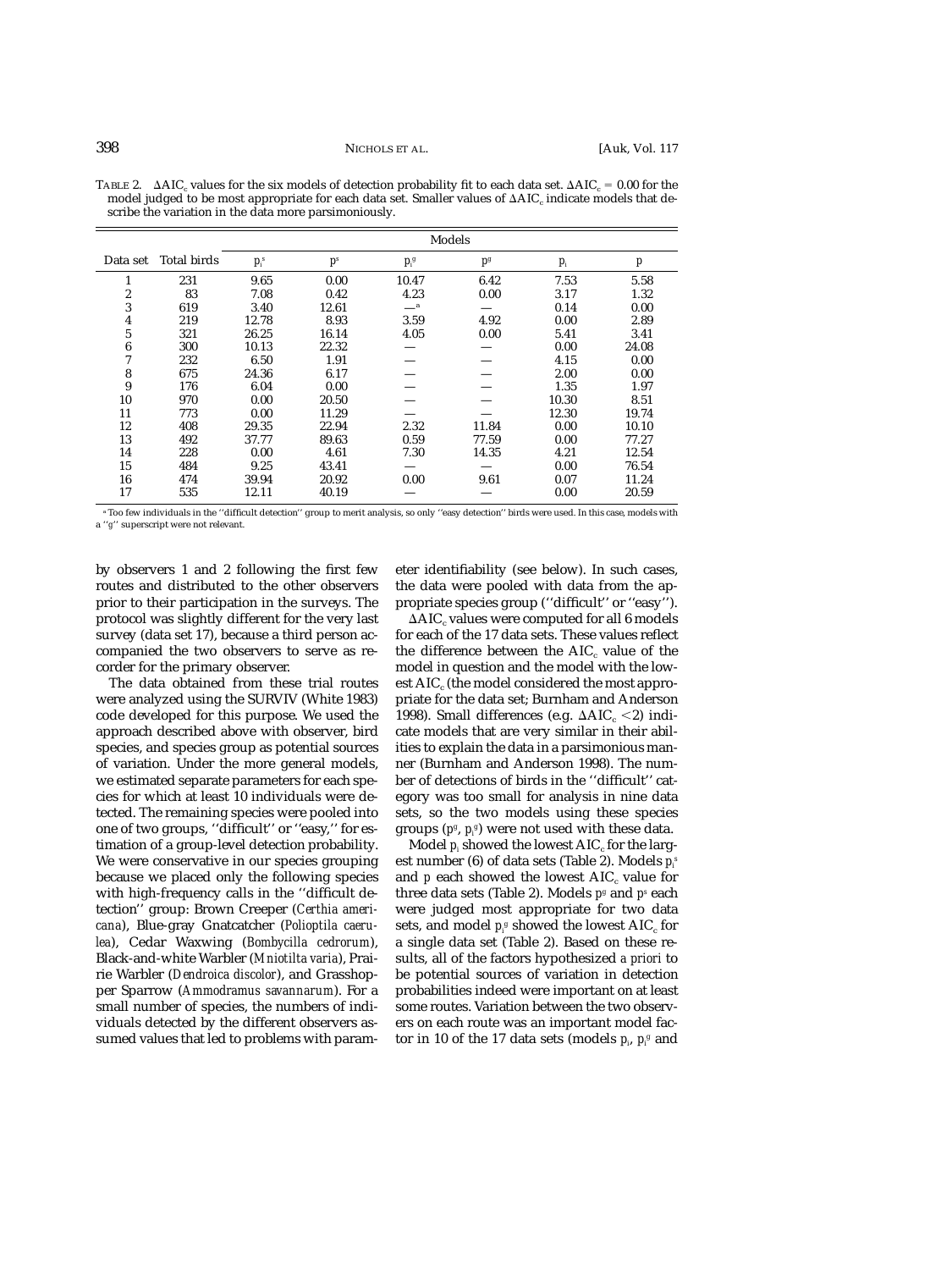| (i) | Observer Number of<br>counts |      | $\widehat{\text{SE}}$ $(\hat{\bar{p}}_i)^\text{a}$ |
|-----|------------------------------|------|----------------------------------------------------|
|     |                              | 0.88 | 0.013                                              |
| 2   | 10                           | 0.81 | 0.025                                              |
| 3   |                              | 0.85 | 0.042                                              |
| 4   |                              | 0.89 | 0.018                                              |
| 5   |                              | 0.82 | 0.042                                              |
| 6   | 3                            | 0.84 | 0.045                                              |
|     | 2                            | 0.93 | 0.010                                              |
|     | 2                            | 0.85 | 0.045                                              |

TABLE 3. Mean detection probabilities (based on model *pi* ) for the different observers.

<sup>a</sup> Estimated standard errors are based on replication except for observers 4 and 5, who ran only a single set of counts. Model-based standard error estimates are presented for these observers.

*pi s* ) . Point estimates of detection probability for individual observers showed substantial variation, with averages on specific routes ranging from 0.65 to 0.97 (Appendix 2). The average estimated detection probabilities for individual observers over all data sets ranged from 0.81 to 0.93 (Table 3).

Our ability to draw inferences about the difference in detection probabilities of ''difficult'' and ''easy'' species was greatly limited by the small number of individuals in the ''difficult'' category. Nevertheless, model selection results indicated that this distinction was important in three of the six data sets that contained both difficult and easy species and that did not require species-specific detection probabilities. Species group or identity was included in the selected models for 8 of the 17 data sets (Table 2). We used point estimates of detection probability under model  $p<sup>g</sup>$  to reflect average detection probability for species in the two detection categories (Table 4). The average detection probabilities over all eight routes for which such estimates could be obtained were 0.67 for difficult species and 0.86 for easy species. A one-tailed paired *t*-test yielded a test statistic with probability  $P = 0.01$  under the null hypothesis of no difference. Thus, despite the poor precision of estimates for the difficult species, our results provided evidence of a true difference in the detection probabilities for these two groups.

To illustrate the actual estimation approach, we computed estimates of abundance for all bird species encountered on one of the sample routes, BBS-C (data set 10). On this route, the general Cook-Jacobson model (*pi s* ) was selected as most appropriate for the data set (Table 2). Under this model, separate detection probabilities were estimated for species for which at least 10 individuals were detected (and for which the sufficient statistics did not yield identifiability problems; such problems occurred in two species). Species not meeting the criteria for separate estimation of detection probabilities were categorized as belonging to the ''difficult'' or ''easy'' detection groups to estimate group-level detection probabilities. On this particular route, no ''difficult'' species were detected. We note that model (*pi s* ) was a fairly clear choice for data set 10, based on the magnitudes of the  $\Delta AIC_c$  values for the other models. For data sets where model selection is not so clear, model-averaged estimates of detection probabilities (based on estimates from different models weighted using the  $\Delta AIC_c$  values; Buckland et al. 1997, Burnham and Anderson 1998) may be a more reasonable approach to estimation of detection probability

TABLE 4. Number of birds observed (*n*) and estimated detection probability (standard error) for birds in the ''difficult detection'' and ''easy detection'' groups based on model *pg* .

|           | Difficult        |                             | Easy |                            |  |
|-----------|------------------|-----------------------------|------|----------------------------|--|
| Data set  | $\boldsymbol{n}$ | $\hat{p}$ (SE $[\hat{p}]$ ) | n    | $\hat{p}$ (SE $[\hat{p}])$ |  |
|           | 6                | 0.50(0.433)                 | 225  | 0.82(0.033)                |  |
|           | 11               | 0.63(0.254)                 | 72   | 0.93(0.035)                |  |
| 4         | 12               | 0.91(0.095)                 | 207  | 0.90(0.024)                |  |
|           | 12               | 1.00(0.213)                 | 309  | 0.86(0.024)                |  |
| 12        | 5                | 0.75(0.280)                 | 403  | 0.87(0.020)                |  |
| 13        | 9                | 0.50(0.354)                 | 483  | 0.82(0.023)                |  |
| 14        | 4                | 0.67(0.385)                 | 224  | 0.81(0.034)                |  |
| 16        | 11               | 0.43(0.358)                 | 463  | 0.85(0.021)                |  |
| $\bar{X}$ | 9                | 0.67(0.072) <sup>a</sup>    | 298  | 0.86(0.015) <sup>a</sup>   |  |

<sup>a</sup> Standard errors of the mean detection probability estimates were obtained using the data sets as replicates.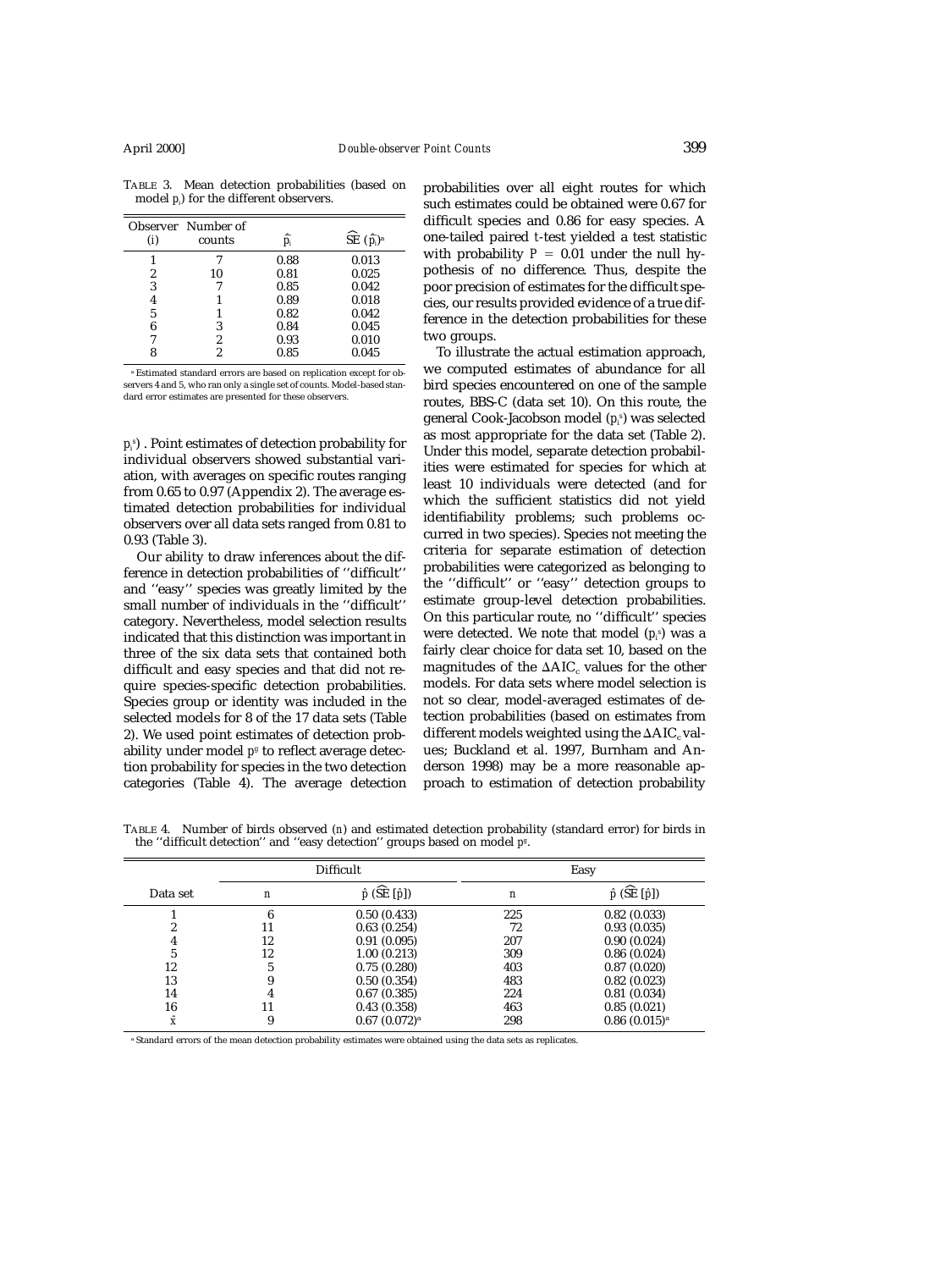and bird abundance. This approach basically involves computing a weighted estimate (e.g. of detection probability) using the estimates from different models weighted by their respective  $\Delta AIC_c$  values, such that the estimates from models with smaller  $\Delta AIC_c$  values have larger weights (Burnham and Anderson 1998). Consequently, the parameter estimate is not based solely on the low-AIC $_{c}$  model, but is most strongly influenced by the models that are judged to be the most appropriate for the data set.

The detection probabilities used to estimate abundance (Table 5) were those corresponding to the probability of a bird being detected by at least one observer (equation 6), as estimated using the substitution of equation 7. It is important to recall that these are not equivalent to the observer-specific detection probabilities that were presented in previous tables and on which modeling was based. For many species, the estimated detection probability was 1 (Table 5). This occurred, for example, when at least one observer detected all of the individuals of a given species that were detected while that person served as primary observer (i.e. the secondary observer detected no additional birds of that species). In such cases, the best estimate of abundance is the number of birds detected, and the variance of *pˆ* (see Appendix 1), and hence of *Nˆ* , are undefined.

The high detection probabilities produced abundance estimates that are very precise and that are only slightly higher than the actual counts (Table 5). This should not be taken as evidence that standard point counts perform reasonably well in the absence of estimation efforts, because the detection probability estimates for individual observers are substantially lower (Tables 3 and 4, Appendix 2). To obtain abundance estimates that correspond to standard point counts with single observers, we focus on the half of the point counts for which one specific observer served the primary role. We estimate abundance for the survey stops at which primary observer *i* serves as primary observer by dividing the number of birds detected on these stops by both observers by the estimated detection probability for both observers for the species in question (e.g.  $\hat{N}_1^s = x_1^{s/2}$ *pˆs* ). Such abundance estimates corresponding to half of the survey route,  $\hat{N}_{\pmb{i}}^s$ , can differ substantially from the number counted by the primary

observer on these stops,  $x_{11}$ <sup>s</sup> (Table 6), clearly demonstrating the bias associated with use of a count from a standard point-count survey route as an estimate of actual population size.

## **DISCUSSION**

## PROBLEMS IN APPLYING THE DOUBLE-OBSERVER APPROACH

Results from our field trials indicate that the double-observer approach to estimation of detection probabilities can be applied usefully to point counts. The field methods and the subsequent modeling and estimation appear to be reasonable and to yield reasonable results. As in any field implementation of an estimation procedure, our attempts to use this approach were not without problems. Here, we discuss the main problems and difficulties that we encountered.

*Field application.*—This approach requires that detection of a bird by the primary observer be independent of detection by the secondary observer. If the primary observer notices the secondary observer focusing attention in a particular direction, then the primary observer may focus attention similarly. The act of the secondary observer writing down an observation when the primary observer has not indicated a detection can serve as a cue to the primary observer. To minimize the provision of cues by the secondary observer, we recommend that the secondary observer attempt to remain directly behind the primary observer and out of his/her field of vision. Clearly, this is easier said than done, because the primary observer will be constantly turning his/her head to detect birds, so the recommendation is simply that the secondary observer stay behind the primary observer to the extent possible.

If it appears that recording observations by the secondary observer is serving as a cue to the primary observer (this will likely be a problem only when few birds are present), then the secondary observer should probably go through the motions of recording (even to the point of scribbling on the data sheet) at times when no birds are detected. Similarly, the secondary observer must sometimes focus binoculars on a specific position to identify a detected bird. Again, we recommend that the secondary observer attempt to disguise the location of the observed bird to the degree possible by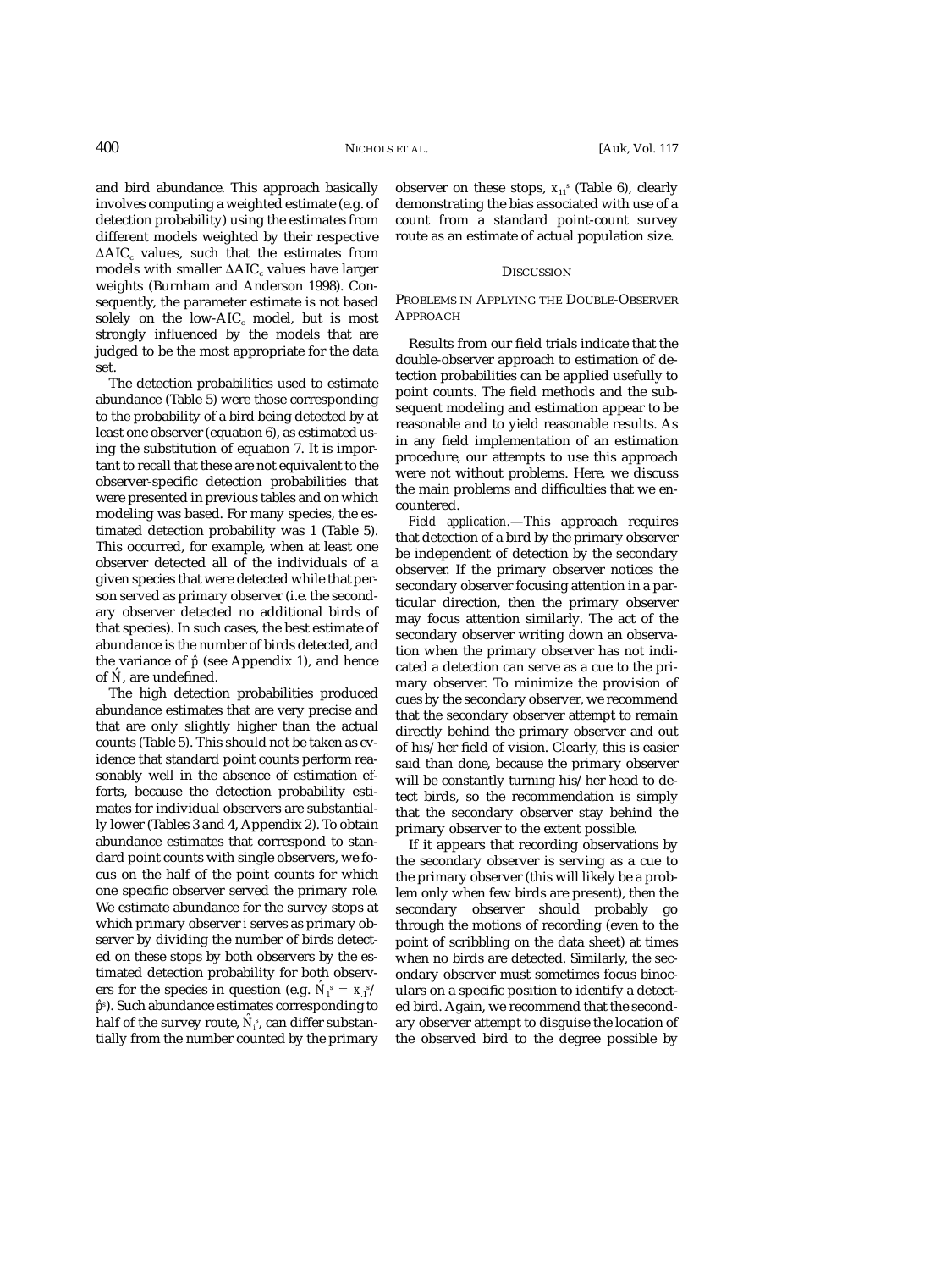scanning areas and focusing on locations without, as well as with, detected birds. In many (perhaps most) point counts, most birds are detected by hearing, and such detections are least likely to provide cues to the other observer.

We have not formally investigated the consequences of dependent detection probabilities, but we believe that they will yield estimates of detection probability that are biased high (and abundance estimates that are biased low). Although every effort should be made to reduce dependence among detection probabilities, even with such dependence, the double-observer approach is preferable to counts in which detection probabilities are assumed to be 1. That is, the positive bias in detection probability estimates will never be larger for the double-observer approach than for standard point counts, and it will nearly always be smaller.

Another potential problem involves the assumption that an observer's detection probability is the same regardless of whether the person is serving a primary or secondary role. At points with small to moderate numbers of birds, this assumption was not perceived to be a problem. In areas with many birds, however, secondary observers sometimes believed that their detection probabilities were reduced because of their recording duties. If this is believed to be a substantial problem, then it may be necessary to use a third person who would serve as recorder for the primary observer. As noted, we followed this approach on the last survey (data set 17), and it appeared to work reasonably well. Another possible solution is to have both the primary and secondary observers record the data from the primary observer. This redundancy would serve no purpose with respect to the actual data collection but would serve to make detection probabilities as similar as possible for a person in the two different observation roles.

The problem that we view as potentially the most serious involves differences in distances at which different observers detect birds. The double-observer approach deals well with simple differences in detection probabilities (one observer is more likely to detect a bird of a particular species than is the other observer), and our results provided strong evidence of variation among observers in detection probabilities. However, the above models were developed assuming that the same group of birds was potentially detectable by both observers, whereas in reality it may be that one observer detects birds from a much larger distance than the other observer. In this situation, a group of birds may be undetectable by one observer and detectable by the other. This situation can lead to the detection probabilities for a particular observer appearing to change according to the identity of the observer with whom he/she is paired. Of course, this problem is not unique to the double-observer approach.

A reasonable approach to dealing with this problem is to use fixed-radius point counts rather than unlimited-radius counts. The fixed radius would be set to a value for which the possibility that birds are undetectable approaches zero (i.e. the radius would be sufficiently short that all observers would be able to detect birds at that distance). The argument against fixed-radius counts is that it is difficult to judge distances accurately, and that such inaccuracies will translate into ambiguity and variation among observers in actual distances over which birds are detected. Certainly, this is true to some extent, and no two observers will be recording birds from the same exact distances. Nevertheless, we suspect that variation among observers in distances at which birds are detected will be much smaller for fixed-radius counts than for unlimited-radius counts. Training can be used to increase an observer's ability to distinguish distance to a fixed counting radius. An alternative approach for dealing with differences among observers in detection radii involves development of models that specifically incorporate parameters associated with these differences (see below).

Other minor problems exist in application of the double-observer approach. In some cases, the secondary observer will disagree with the identity of a species determined by the primary observer. In cases of a passing flock or group of birds, the counts of the primary and secondary observers may differ. In the absence of any information indicating greater faith in one observer over the other, we have assumed that the primary observer has correctly identified and enumerated detected birds. Such disagreements did not occur frequently, and arbitrary resolution (primary observer is always right) seems as reasonable as any approach. Obviously, this sort of problem is not unique to the double-observer approach. Errors made by a single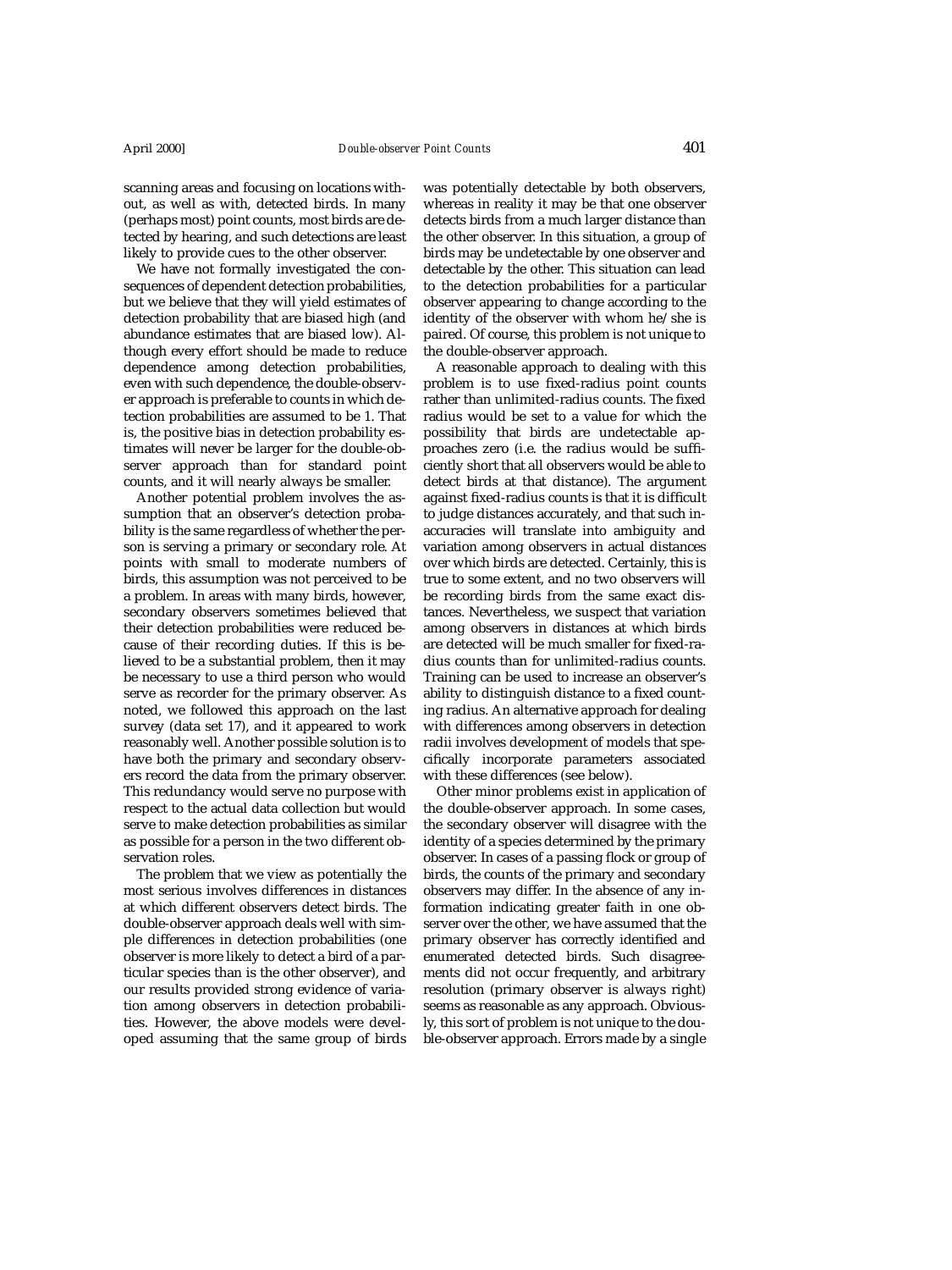TABLE 5. Number of birds counted, and estimated detection probability and abundance, for species detected on BBS-C (data set 10).

|                                                                                            |                  | Detection<br>probability |                                | Abundance    |                                      |                               |
|--------------------------------------------------------------------------------------------|------------------|--------------------------|--------------------------------|--------------|--------------------------------------|-------------------------------|
| <b>Species</b>                                                                             | X                | p                        | $\widehat{\text{SE}}(\hat{p})$ | Ñ            | $\overline{\text{SE}}$ ( $\hat{N}$ ) | 95% CI                        |
| Great Blue Heron (Ardea herodias)                                                          | $\mathbf{1}$     | 0.9625                   | 0.0159                         | 1.04         | 0.20                                 | 1.00 to 2.39                  |
| Cattle Egret ( <i>Bubulcus ibis</i> )                                                      | 2                | 0.9625                   | 0.0159                         | 2.08         | 0.29                                 | 2.00 to 3.92                  |
| Turkey Vulture (Cathartes aura)                                                            | 47               | 0.9865                   | 0.0159                         | 47.64        | 1.11                                 | 47.06 to 53.46                |
| Canada Goose (Branta canadensis)                                                           | 21               | 0.9625                   | 0.0159                         | 21.82        | 0.99                                 | 21.13 to 26.26                |
| Mallard (Anas platyrhynchos)                                                               | 1                | 0.9625                   | 0.0159                         | 1.04         | 0.20                                 | 1.00 to 2.39                  |
| American Kestrel (Falco sparverius)                                                        | 4                | 0.9625                   | 0.0159                         | 4.16         | 0.41                                 | 4.01 to 6.60                  |
| Ring-necked Pheasant (Phasianus colchicus)                                                 | 2                | 0.9625                   | 0.0159                         | 2.08         | 0.29                                 | 2.00 to 3.92                  |
| Northern Bobwhite (Colinus virginianus)                                                    | 44               | 0.9808                   | 0.0218                         | 44.86        | 1.37                                 | 44.10 to 51.77                |
| Killdeer (Charadrius vociferus)                                                            | 6                | 0.9625                   | 0.0159                         | 6.23         | 0.50                                 | 6.02 to 9.08                  |
| Rock Dove (Columba livia)                                                                  | 38               | 1.0000                   | $\equiv$                       | 38.00        | $\frac{1}{\sqrt{1-\frac{1}{2}}}$     |                               |
| Mourning Dove (Zenaida macroura)                                                           | 29               | 1.0000                   |                                | 29.00        |                                      |                               |
| Yellow-billed Cuckoo (Coccyzus americanus)                                                 | $\mathbf{1}$     | 0.9625                   | 0.0159                         | 1.04         | 0.20                                 | 1.00 to 2.39                  |
| Chimney Swift (Chaetura pelagica)                                                          | 5                | 0.9625                   | 0.0159                         | 5.19         | 0.46                                 | 5.01 to 7.85                  |
| Ruby-throated Hummingbird (Archilochus                                                     |                  |                          |                                |              |                                      |                               |
| <i>colubris</i> )                                                                          | 3                | 0.9625                   | 0.0159                         | 3.12         | 0.35                                 | 3.01 to 5.30                  |
| Red-bellied Woodpecker (Melanerpes carolinus)                                              | 6                | 0.9625                   | 0.0159                         | 6.23         | 0.50                                 | 6.02 to 9.08                  |
| Downy or Hairy woodpecker (Picoides pubescens,                                             |                  |                          |                                |              |                                      |                               |
| P. villosus)                                                                               | 1                | 0.9625                   | 0.0159                         | 1.04         | 0.20                                 | 1.00 to 2.39                  |
| Northern Flicker (Colaptes auratus)                                                        | 7                | 0.9625                   | 0.0159                         | 7.27         | 0.55                                 | 7.02 to 10.28                 |
| Pileated Woodpecker (Dryocopus pileatus)                                                   | 2                | 0.9625                   | 0.0159                         | 2.08         | 0.29                                 | 2.00 to 3.92                  |
| Eastern Wood-Pewee (Contopus virens)                                                       | 7                | 0.9625                   | 0.0159                         | 7.27         | 0.55                                 | 7.02 to 10.28                 |
| Acadian Flycatcher (Empidonax virescens)                                                   | 1                | 0.9625                   | 0.0159                         | 1.04         | 0.20                                 | 1.00 to 2.39                  |
| Eastern Phoebe (Sayornis phoebe)                                                           | 1                | 0.9625                   | 0.0159                         | 1.04         | 0.20                                 | 1.00 to 2.39                  |
| Great Crested Flycatcher (Myiarchus crinitus)                                              | 5                | 0.9625                   | 0.0159                         | 5.19         | 0.46                                 | 5.01 to 7.85                  |
| Eastern Kingbird (Tyrannus tyrannus)                                                       | $\boldsymbol{2}$ | 0.9625                   | 0.0159                         | 2.08         | 0.29                                 | 2.00 to 3.92                  |
| Red-eyed Vireo (Vireo olivaceus)                                                           | 28               | 1.0000                   |                                | 28.00        |                                      |                               |
| Blue Jay (Cyanocitta cristata)                                                             | 22               | 0.9899                   | 0.0150                         | 22.22        | 0.58                                 | 22.01 to 25.71                |
| American Crow (Corvus brachyrhynchos)                                                      | 16               | 1.0000                   |                                | 16.00        | $\overline{\phantom{m}}$             |                               |
| Fish Crow (Corvus ossifragus)                                                              | 8                | 0.9625                   | 0.0159                         | 8.31         | 0.59                                 | 8.03 to 11.46                 |
| Horned Lark (Eremophila alpestris)                                                         | $\boldsymbol{2}$ | 0.9625                   | 0.0159                         | 2.08         | 0.29                                 | 2.00 to 3.92                  |
| Purple Martin (Progne subis)                                                               | 15               | 0.9625                   | 0.0159                         | 15.58        | 0.82                                 | 15.08 to 19.52                |
| Tree Swallow (Tachycineta bicolor)                                                         | 1                | 0.9625                   | 0.0159                         | 1.04         | 0.20                                 | 1.00 to 2.39                  |
| Barn Swallow ( <i>Hirundo rustica</i> )                                                    | 12               | 1.0000                   |                                | 12.00        | 0.29                                 |                               |
| Carolina Chickadee ( <i>Poecile carolinensis</i> )<br>Tufted Titmouse (Baeolophus bicolor) | 2<br>9           | 0.9625<br>0.9625         | 0.0159                         | 2.08<br>9.35 | 0.62                                 | 2.00 to 3.92                  |
| White-breasted Nuthatch (Sitta carolinensis)                                               | $\mathbf{1}$     | 0.9625                   | 0.0159<br>0.0159               | 1.04         | 0.20                                 | 9.03 to 12.64<br>1.00 to 2.39 |
| Carolina Wren (Thryothorus ludovicianus)                                                   | 11               | 1.0000                   |                                | 11.00        |                                      |                               |
| Eastern Bluebird (Sialia sialis)                                                           | $\sqrt{5}$       | 0.9625                   | 0.0159                         | 5.19         | 0.46                                 | 5.01 to 7.85                  |
| Wood Thrush (Hylocichla mustelina)                                                         | 16               | 1.0000                   |                                | 16.00        |                                      |                               |
| American Robin (Turdus migratorius)                                                        | 72               | 0.9924                   | 0.0083                         | 72.55        | 0.96                                 | 72.05 to 77.60                |
| Gray Catbird (Dumetella carolinensis)                                                      | 5                | 0.9625                   | 0.0159                         | 5.19         | 0.46                                 | 5.01 to 7.85                  |
| Northern Mockingbird (Mimus polyglottos)                                                   | 34               | 1.0000                   | $\overbrace{\qquad \qquad }$   | 34.00        |                                      |                               |
| Brown Thrasher (Toxostoma rufum)                                                           | 1                | 0.9625                   | 0.0159                         | 1.04         | 0.20                                 | 1.00 to 2.39                  |
| European Starling (Sturnus vulgaris)                                                       | 55               | 0.9778                   | 0.0193                         | 56.25        | 1.58                                 | 55.18 to 63.51                |
| Northern Parula (Parula americana)                                                         | 1                | 0.9625                   | 0.0159                         | 1.04         | 0.20                                 | 1.00 to 2.39                  |
| Kentucky Warbler (Oporornis formosus)                                                      | $\mathbf{1}$     | 0.9625                   | 0.0159                         | 1.04         | 0.20                                 | 1.00 to 2.39                  |
| Common Yellowthroat (Geothlypis trichas)                                                   | 13               | 1.0000                   |                                | 13.00        |                                      |                               |
| Summer Tanager (Piranga rubra)                                                             | $\mathbf{1}$     | 0.9625                   | 0.0159                         | 1.04         | 0.20                                 | 1.00 to 2.39                  |
| Scarlet Tanager (Piranga olivacea)                                                         | 4                | 0.9625                   | 0.0159                         | 4.16         | 0.41                                 | 4.01 to 6.60                  |
| Eastern Towhee (Pipilo erythrophthalmus)                                                   | 3                | 0.9625                   | 0.0159                         | 3.12         | 0.35                                 | 3.01 to 5.30                  |
| Chipping Sparrow (Spizella passerina)                                                      | 15               | 1.0000                   |                                | 15.00        |                                      |                               |
| Field Sparrow (Spizella pusilla)                                                           | 6                | 0.9625                   | 0.0159                         | 6.23         | 0.50                                 | 6.02 to 9.08                  |
| Song Sparrow (Melospiza melodia)                                                           | 8                | 0.9625                   | 0.0159                         | 8.31         | 0.59                                 | 8.03 to 11.46                 |
| Northern Cardinal (Cardinalis cardinalis)                                                  | 21               | 1.0000                   |                                | 21.00        | $\overline{\phantom{m}}$             |                               |
| Blue Grosbeak (Guiraca caerulea)                                                           | 17               | 0.9815                   | 0.0279                         | 17.32        | 0.75                                 | 17.02 to 21.71                |
| Indigo Bunting (Passerina cyanea)                                                          | 24               | 0.9545                   | 0.0550                         | 25.14        | 1.82                                 | 24.13 to 34.31                |
| Red-winged Blackbird (Agelaius phoeniceus)                                                 | 114              | 0.9973                   | 0.0024                         | 114.31       | 0.63                                 | 114.03 to 117.76              |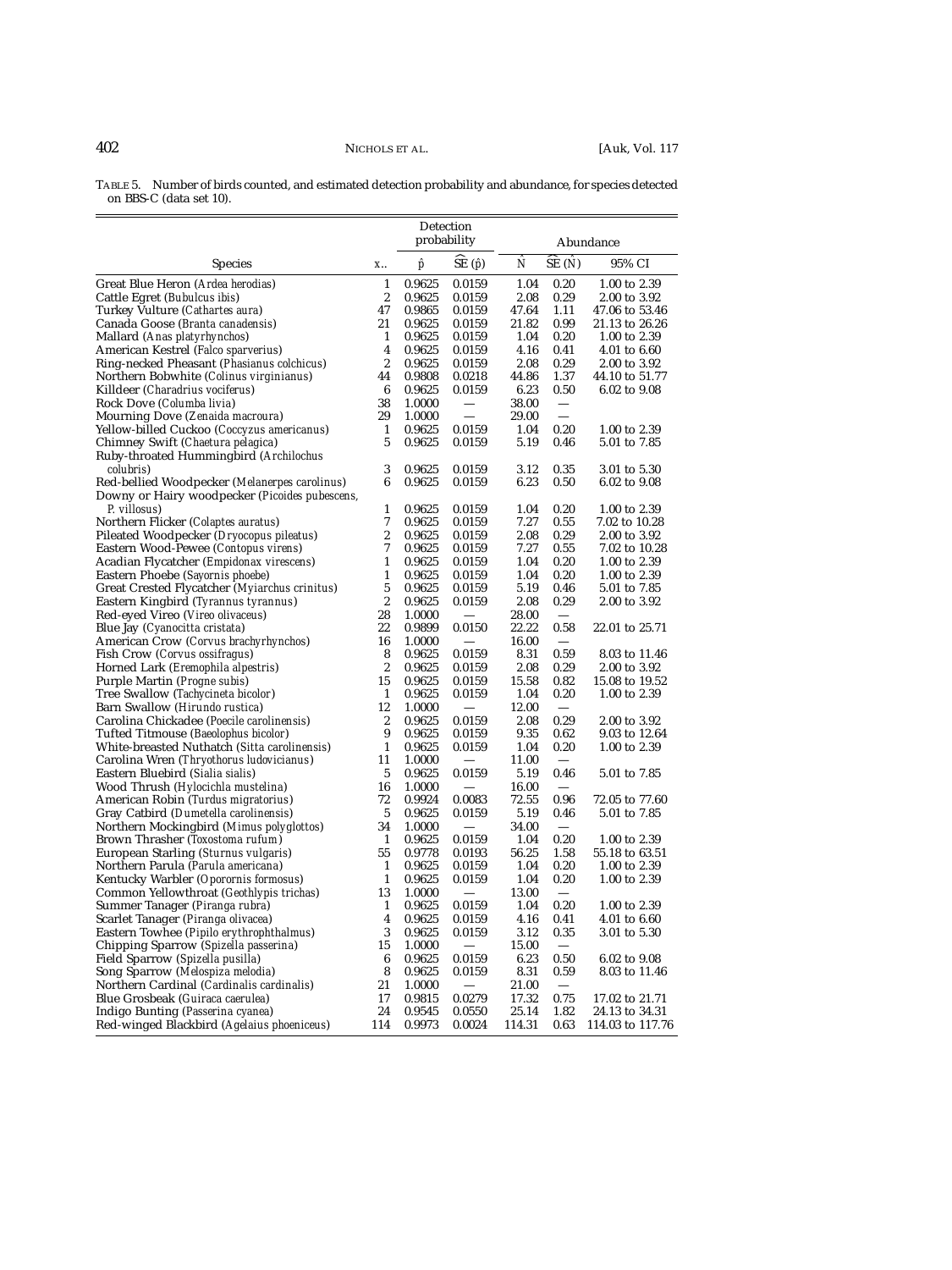| TABLE 5. | Continued. |
|----------|------------|
|----------|------------|

|                                            |    | <b>Detection</b><br>probability |                          |       | Abundance                |                         |  |
|--------------------------------------------|----|---------------------------------|--------------------------|-------|--------------------------|-------------------------|--|
| <b>Species</b>                             | X  | р                               | ∼<br>SE $(\hat{p})$      | Ñ     | SE(N)                    | 95% CI                  |  |
| Eastern Meadowlark (Sturnella magna)       | 5  | 0.9625                          | 0.0159                   | 5.19  | 0.46                     | 5.01 to 7.85            |  |
| Common Grackle (Quiscalus quiscula)        | 87 | 0.9661                          | 0.0205                   | 90.06 | 2.61                     | 87.72 to 100.05         |  |
| Brown-headed Cowbird (Molothrus ater)      | 11 | 1.0000                          | $\overline{\phantom{m}}$ | 11.00 | $\qquad \qquad$          |                         |  |
| Orchard Oriole ( <i>Icterus spurius</i> )  | 6  | 0.9625                          | 0.0159                   | 6.23  | 0.50                     | 6.02 to 9.08            |  |
| Baltimore Oriole (Icterus galbula)         | 4  | 0.9625                          | 0.0159                   | 4.16  | 0.41                     | $4.01 \text{ to } 6.60$ |  |
| House Finch (Carpodacus mexicanus)         | 11 | 1.0000                          |                          | 11.00 | $\overline{\phantom{m}}$ |                         |  |
| American Goldfinch (Carduelis tristis)     | 11 | 1.0000                          |                          | 11.00 | $\frac{1}{2}$            |                         |  |
| House Sparrow ( <i>Passer domesticus</i> ) | 56 | 0.9969                          | 0.0039                   | 56.17 | 0.47                     | 56.01 to 59.02          |  |

observer conducting a point count simply go unchallenged. The best way to circumvent this problem is to try to insure that all observers are experts at bird identification and observation.

Some bird species are virtually undetectable in daytime surveys such as those reported here (e.g. owls and nightjars). Even if an individual of such a species is detected now and then, it will be impossible to estimate associated detection probabilities. Thus, although the doubleobserver approach holds promise for species with reasonable detection probabilities (e.g.  $>0.40$ ), the approach will not be useful for species with detection probabilities that approach 0. Similarly, in some situations certain classes of individuals (e.g. females) will have detection probabilities that approach 0, in which case estimates of detection probability and abundance for the species would correspond to the classes of individuals that have non-zero detection probabilities. Clearly, undetectable species and individuals present problems in any type of survey, and if these species or classes are of primary interest, then an alternative sampling approach should be used (e.g. capture-recapture methods rather than observation-based methods).

*Computations.*—Under certain combinations of values of the sufficient statistics, the parameters of interest are not identifiable and cannot be well estimated. One such situation is when only one observer detects individuals of a particular species (e.g.  $x_{11} > 0$ ,  $x_{12} > 0$ ,  $x_{22} = 0$ ,  $x_{21}$ - 0). In this situation, the denominator of the estimator (equation 3) for the observer who detected birds is 0, and the estimator is undefined. If  $x_{11} x_{22} - x_{12} x_{21} = 0$ , and  $x_{ij} > 0$  (*i* = 1,  $2; j = 1, 2$ ), then the two detection probabilities are not identifiable. When we encountered such situations for particular species in our analyses, we did not attempt to estimate a speciesspecific detection probability but pooled the data for the problem species with the other species in the same detection group (i.e. difficult or

TABLE 6. Number of birds counted by observer 1  $(x_{11})$ , estimated abundance<sup>a</sup> ( $\hat{N}_1$ ), and estimated speciesspecific detection probabilities for stops at which observer 1 was the primary observer for selected bird species<sup>b</sup> detected on BBS-C (data set  $10$ ).

|                          |          | Abundance |                                  |                | Detection probability |                                  |
|--------------------------|----------|-----------|----------------------------------|----------------|-----------------------|----------------------------------|
| <b>Species</b>           | $X_{11}$ | N,        | $\widehat{\text{SE}}(\hat{N}_1)$ | 95% CI         | $\hat{p}_1$           | $\widehat{\text{SE}}(\hat{p}_1)$ |
| <b>Turkey Vulture</b>    | 33       | 37.51     | 0.94                             | 37.05 to 42.52 | 0.8799                | 0.0581                           |
| Northern Bobwhite        | 13       | 19.37     | 0.75                             | 19.03 to 23.53 | 0.6711                | 0.1119                           |
| Blue Jay                 | 11       | 12.12     | 0.40                             | 12.01 to 14.62 | 0.9074                | 0.0892                           |
| American Robin           | 22       | 29.22     | 0.53                             | 29.01 to 32.33 | 0.7529                | 0.0816                           |
| <b>European Starling</b> | 27       | 29.66     | 1.01                             | 29.08 to 34.67 | 0.9103                | 0.0619                           |
| <b>Blue Grosbeak</b>     | 6        | 7.13      | 0.42                             | 7.01 to 9.76   | 0.8413                | 0.1479                           |
| Red-winged Blackbird     | 54       | 58.16     | 0.42                             | 58.01 to 60.71 | 0.9285                | 0.0346                           |
| Common Grackle           | 39       | 45.55     | 1.59                             | 44.29 to 52.19 | 0.8563                | 0.0615                           |
| <b>House Sparrow</b>     | 19       | 20.06     | 0.26                             | 20.00 to 21.78 | 0.9471                | 0.0516                           |

 ${}^{\rm a} \hat{N}_{\rm i} = x_{\rm i}/\hat{p}$ .

<sup>b</sup> Selected species were those for which species-specific detection probabilities were estimated and for which *pˆ* 1.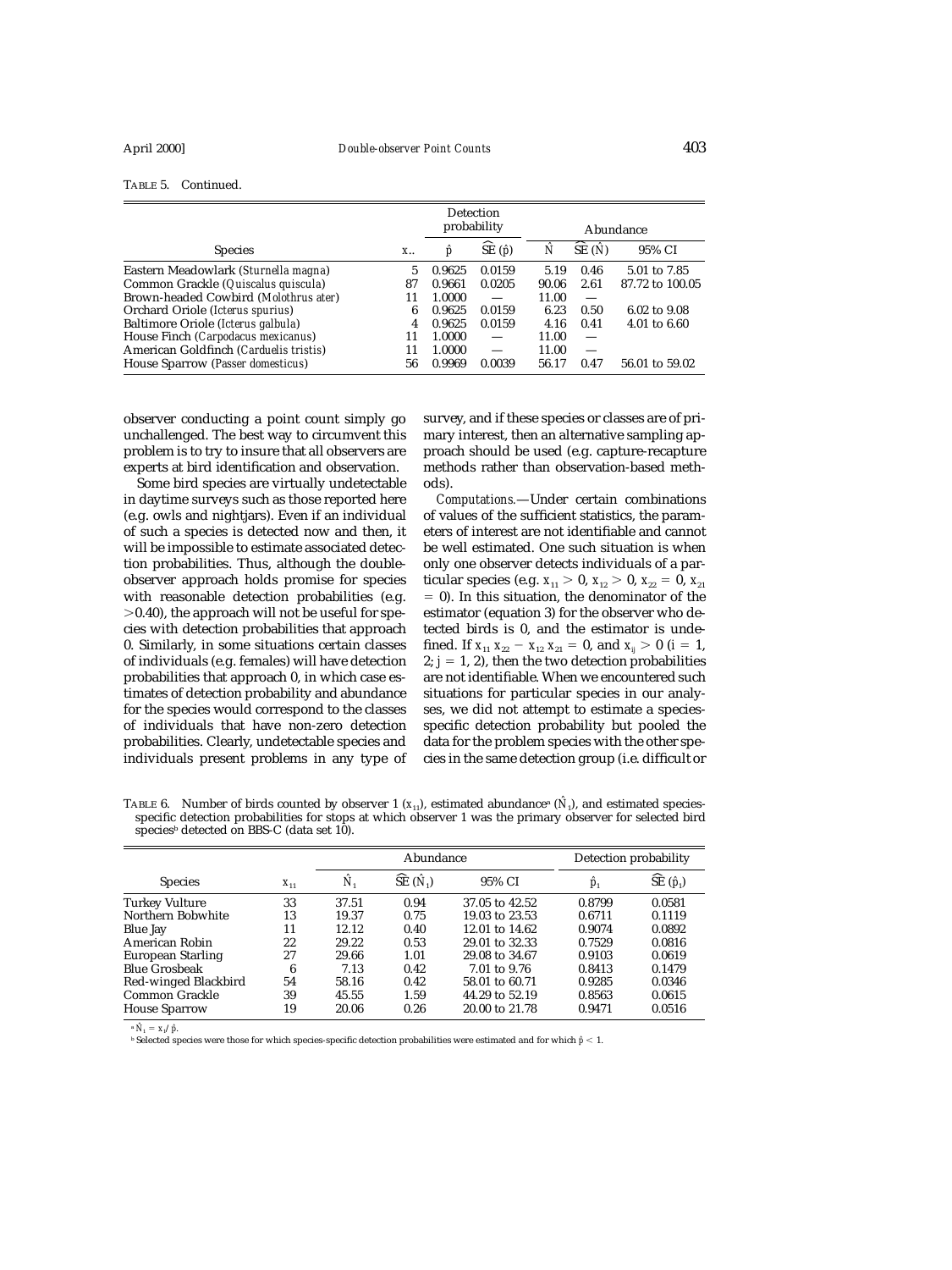easy) that did not have adequate data for separate estimation. Finally, detection probability estimates of 0 or 1 produce undefined variances (see Appendix 1).

# ADDITIONAL MODELING OF DETECTION PROBABILITY

Our intent is to present the basics of the double-observer approach to the conduct of point counts. In the process of examining our data and considering the approach, we identified several other possible extensions to the modeling of detection probabilities. Our results indicate that observer identity and bird species are sources of variation that should be incorporated into virtually all attempts to model detection probability. During our field trials, bird detections were categorized as occurring by visual or by auditory means. Detection probabilities associated with these two modes of detection are likely to be different, and it would be possible to build models that incorporate mode of detection. We suspect that any gains in ability to model detection probabilities would not merit the extra parameters associated with such models, but we do not know this and believe that such modeling should be investigated.

Habitat may be an important source of variation in detection probabilities. It would be possible to classify habitats associated with different point counts according to a simple classification scheme and then incorporate habitat type into models of detection probability.

We found it necessary to group species into broad categories based on ease of detection because small numbers of individuals were detected for many bird species. Certainly, it would be possible to consider different classification schemes and to test their efficacy with data from our field trials or from new efforts. In particular, our ''difficult'' detection category contained a small number of species, none of which was very abundant in the areas surveyed in our field trials. If the ''difficult'' category contained more species, then it would be more likely that at least a group-specific detection probability could be estimated. We can also envision species being placed into different detection categories depending on phenology and survey timing, as when males of some species

stop singing earlier in the breeding season than do males of other species.

Point counts are used in a variety of types of investigation ranging from broad surveys such as the BBS, to intensive studies of particular sites or locations. Multiple counts by specific observers will permit additional modeling of detection probability that should prove useful in estimating bird abundance. Our field trials perhaps are analogous to intensive research investigations in that some individuals served as observers on many routes and occasions. In such situations, we can create models containing multiple surveys (surveys at different times and places) that share at least some observers. Then, reduced-parameter models can be considered in which species-specific detection probabilities for a particular observer are modeled as constants over time/space or perhaps time/habitat. Even in large-scale surveys in which a pair of observers may conduct only one survey route per year, it may be possible to exploit data from a single observer obtained over multiple years. Such modeling should result in gains in precision.

Multiple routes with specific pairings of investigators also may be an approach to deal with the problem of two observers having different distances from which they can detect birds (different detection radii). Such modeling might require that each individual be paired with every other individual in a small group of investigators. Given data from such multiple routes, parameters reflecting variation in observer detection radius can be incorporated into modeling efforts to standardize detectionprobability estimates to correspond to birds that are potentially detectable.

We might categorize the Cook-Jacobson model and our various extensions as ''conditional'' in that estimation is conducted by first conditioning on the numbers of birds observed, estimating detection probability from such a conditional distribution, and then applying the estimates of detection probability to numbers of birds observed to estimate abundance. In the future, we will consider the possibility of developing unconditional models that incorporate abundance or annual population growth rate directly as model parameters.

### RECOMMENDATIONS

We were sufficiently encouraged by the double-observer approach that we believe it should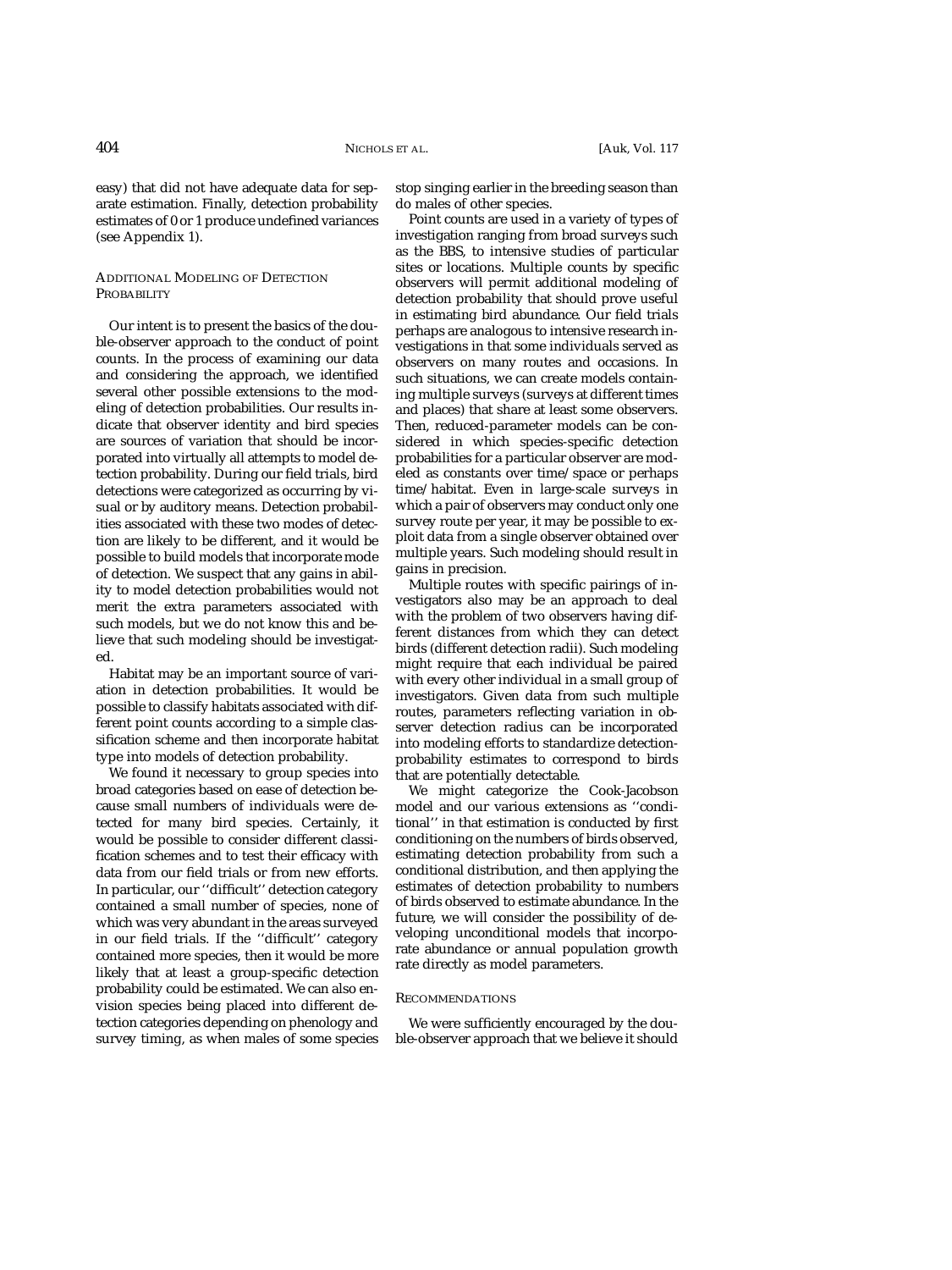be strongly considered for use in future pointcount studies. In particular, the variation in estimated detection probabilities we document for single-observer counts provides a strong argument against use of these counts when results are to be compared over space or time. Because detection probabilities could vary among the counts being compared (e.g. associated with an experimental treatment), investigators cannot make statements about differences in population sizes based on observed differences in counts. Based on our results, we see little justification for use of standard point counts unaccompanied by some effort to estimate detection probability. The variable circular plot and the double-observer approach described here offer two distinctly different approaches to estimation of detection probability, and hence bird abundance, from point counts. Both require additional effort beyond that required for simple counts, but it is our opinion that most questions that are sufficiently important to merit the effort required to conduct point counts in the first place also are sufficiently important that estimation should be taken seriously.

Computations associated with estimation under the general Cook-Jacobson model are straightforward (e.g. equations 3 and 4) and can be done easily on a hand calculator. The SURVIV models are available at  $\leq$ www. mbr-pwrc.usgs.gov/software/dobserv.html>, as is a more user-friendly Visual Basic program to implement detection probability modeling.

We have pointed out potential problems with our initial efforts to apply the double-observer approach, but most of these problems are even more serious for standard point counts. The situation with point counts that do and do not incorporate attempts to estimate detection probability is analogous to uses of capture-recapture data that do and do not attempt to estimate capture probability. Proponents of the use of raw catch statistics once claimed that they preferred their approach because it was free of the assumptions required by efforts to model and estimate capture probability. This claim was shown to be false, and indeed the ''estimators'' based on catch statistics were shown to be much more sensitive to assumption violations than were the probabilistic estimators based on modeling capture probability (Jolly and Dickson 1983, Nichols and Pollock 1983, Skalski and

Robson 1992). Although this has not been formally investigated with point counts, we believe that abundance and trend estimates based on the double-observer approach are likely to be much more robust to the various problems discussed above than are estimates based on single-observer counts.

Our primary recommendation regarding implementation of the double-observer approach is the restriction to fixed-radius counts. We believe that two very important advantages are associated with use of a fixed radius. The first advantage has been discussed above and involves an attempt to minimize the probability that a group of birds (e.g. at a particular distance) will be undetectable by one observer, yet detectable by another. The second involves the issue of geographic or spatial sampling. In our treatment above, we followed the traditional treatment of point-count data and omitted discussion of the area sampled and of spatial variation in bird abundance and density. However, spatial variation is easily (and usefully) included in the double-observer approach.

Consider the goal of density or abundance estimation for some large area of interest. One approach to such estimation would be to randomly select locations for the conduct of point counts from all possible locations in the area of interest (stratification could also be used with random selection within strata). The doubleobserver sampling at the selected points would then cover a known area (equal to *kπr*², where *k* denotes the number of point counts conducted and *r* denotes the fixed radius) and a known fraction of the total area of interest. The abundance estimates from the sampled area can then be used to estimate the total density and abundance on the entire area of interest. The variance of this overall estimate of abundance or density will then depend not only on the precision of the estimate of detection probability, but also on the fraction of the total area on which counts were conducted and on the spatial variation in bird density and abundance (Cook and Jacobson 1979, Lancia et al. 1994). This latter spatial variation results in the need to include in the overall variance estimator a variance component associated with the countto-count (and place-to-place) variance in number of birds detected. Such estimation of overall abundance or density and its variance is straightforward and is presented in Cook and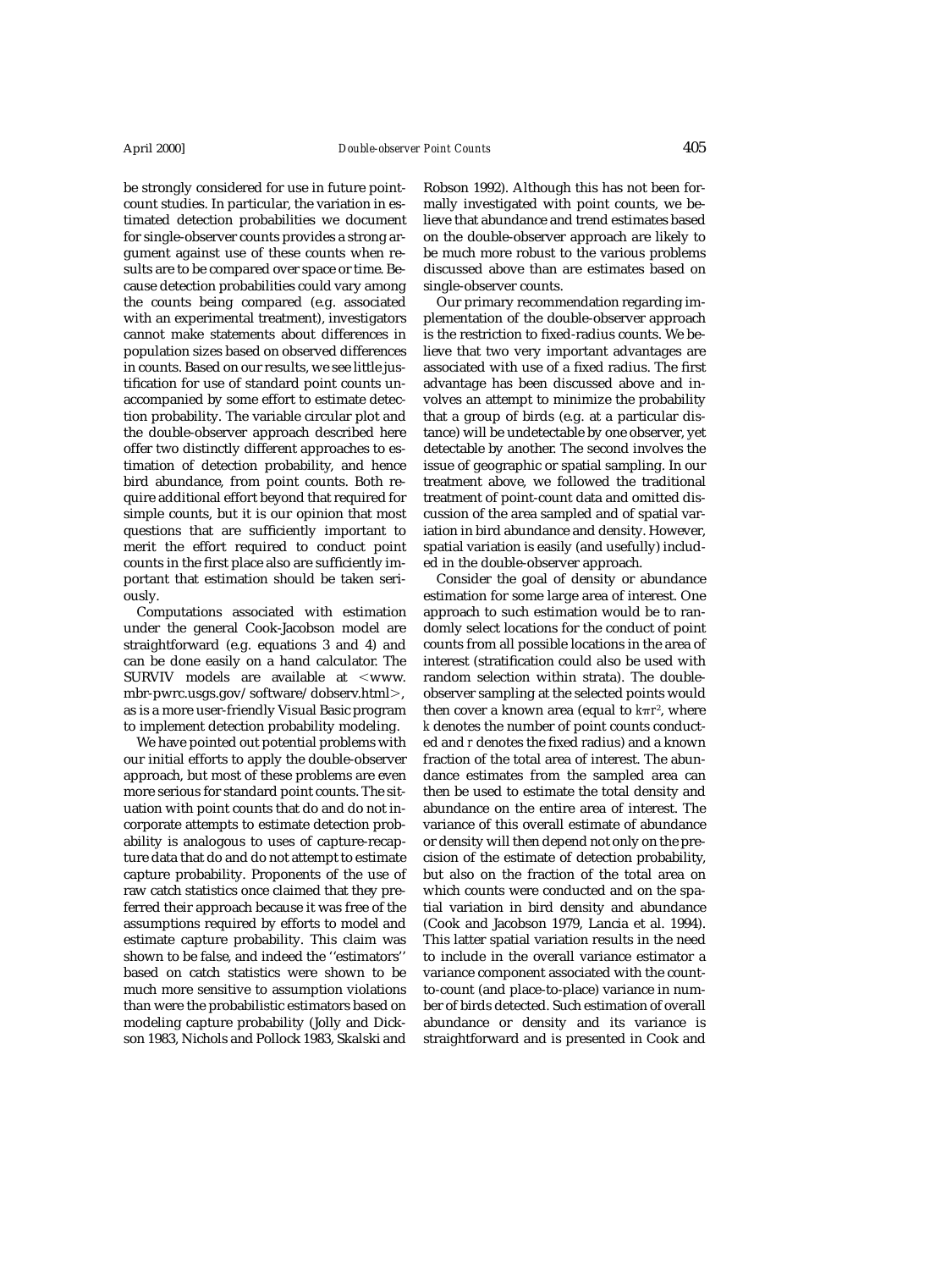Jacobson (1979). Whether the objective of the point-count survey involves monitoring goals or specific study goals, inclusion of spatial variation in bird abundance or density likely will yield stronger and more widely applicable inferences.

A final recommendation is to investigate the potential for use of independent observers to collect point-count data. Two or more observers would detect birds at the same point and the same time, recording the approximate locations and detection times of birds seen and heard on a rough map. After the point count, the different maps would be used to determine which birds were detected by which observer(s). Resulting data would have the form of a capture history, with a vector of 0s and 1s indicating for each bird the observers that did (1) and did not (0) detect it. If detections of the different observers are really independent, then the resulting data can be used with the entire suite of closed-population capture-recapture models (Otis et al. 1978, Rexstad and Burnham 1991). This model set includes models that permit detection probability to be different for each individual bird in the sampled area, and we suspect that such models would prove useful for point-count data. Our primary reason for not exploring this approach was our *a priori* belief that it would be very difficult in the field to insure independence of observers who were counting birds at the same point. However, Ted Simons (pers. comm.) has experimented with this approach, and his initial results suggest that this sort of sampling is possible.

Note that this final recommendation involves multiple observers sampling at the same point in space and time. This approach is not the same as a single observer surveying the same point(s) on multiple occasions (e.g. days). Although data from this latter approach can be used to estimate species-specific detection probabilities, the estimates are very model dependent and relatively imprecise (Carrol and Lombard 1985, Sauer et al. 1994a). Sampling using variable circular plots and the double-observer approach should be preferable to this latter approach. Multiple surveys by the same pair of observers using the double-observer approach at each survey can be modeled using the approach described here and should produce more precise estimates of detection probability and abundance, as well as inferences about possible changes in abundance over the repeat visits.

#### ACKNOWLEDGMENTS

Funding for this work was provided by the monitoring group at Patuxent Wildlife Research Center, and we thank Marshall Howe for his support. Jeff Brawn, Sam Droege, Ken Pollock, Ted Simons, and Dan Twedt provided helpful discussion and comments on earlier draft manuscripts. We especially thank the observers who participated in the field trials, Barbara Dowell, Daniel Edelstein, Gregory Gough, David Holmes, Bruce Peterjohn, and Sue Ricciardi. Finally, we thank Katie Fontaine for help with manuscript preparation.

#### LITERATURE CITED

- BARKER, R. J., AND J. R. SAUER. 1992. Modeling population change from time series data. Pages 182– 194 *in* Wildlife 2001: Populations (D. R. Mc-Cullough and R. H. Barrett, Eds.). Elsevier, New York.
- BUCKLAND, S. T., K. P. BURNHAM, AND N. H. AUGUS-TIN. 1997. Model selection: An integral part of inference. Biometrics 53:603–618.
- BURNHAM, K. P. 1981. Summarizing remarks: Environmental influences. Pages 324–325 *in* Estimating numbers of terrestrial birds (C. J. Ralph and J. M. Scott, Eds.). Studies in Avian Biology No. 6.
- BURNHAM, K. P., AND D. R. ANDERSON. 1992. Databased selection of an appropriate biological model: The key to modern data analysis. Pages 16–30 *in* Wildlife 2001: Populations (D. R. Mc-Cullough and R. H. Barrett, Eds.). Elsevier, New York.
- BURNHAM, K. P., AND D. R. ANDERSON. 1998. Model selection and inference: A practical information theoretic approach. Academic Press, New York.
- CARROLL, R. J., AND F. LOMBARD. 1985. A note on *N* estimators for the binomial distribution. Journal of the American Statistical Association 80:423– 426.
- CHAO, A. 1989. Estimating population size for sparse data in capture-recapture experiments. Biometrics 45:427–438.
- CONROY, M. J. 1996. Abundance indices. Pages 179– 192 *in* Measuring and monitoring biological diversity. Standard methods for mammals (D. E. Wilson, F. R. Cole, J. D. Nichols, R. Rudran and M. Foster, Eds.). Smithsonian Institution Press, Washington, D.C.
- COOK, R. D., AND J. O. JACOBSON. 1979. A design for estimating visibility bias in aerial surveys. Biometrics 35:735–742.
- CRICK, H. Q. P., C. DUDLEY, D. E. GLUE, AND D. L. THOMPSON. 1997. UK birds are laying eggs earlier. Nature 388:526.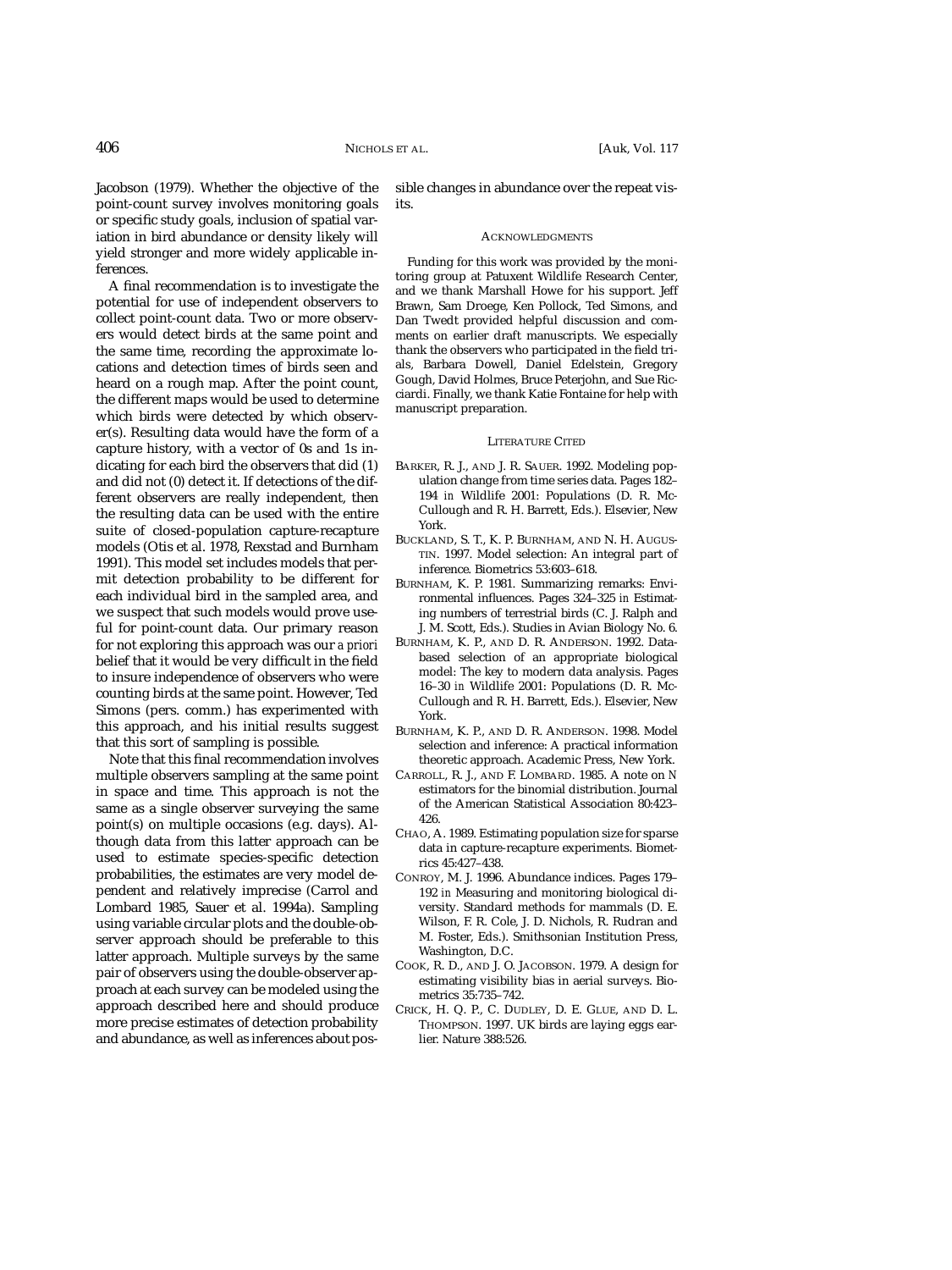- FANCY, S. G. 1997. A new approach for analyzing bird densities from variable circular-plot counts. Pacific Science 51:107–114.
- JOHNSON, D. H. 1995. Point counts of birds: What are we estimating? Pages 117–123 *in* Monitoring bird populations by point counts (C. J. Ralph, J. R. Sauer, and S. Droege, Eds.). United States Forest Service General Technical Report PSW-GTR-149.
- JOLLY, G. M., AND J. M. DICKSON. 1983. The problem of unequal catchability in mark-recapture estimation of small mammal populations. Canadian Journal of Zoology 61:922–927.
- KENDALL, W. L., B. G. PETERJOHN, AND J. R. SAUER. 1996. First-time observer effects in the North American Breeding Bird Survey. Auk 113:823– 829.
- LANCIA, R. A., J. D. NICHOLS, AND K. H. POLLOCK. 1994. Estimating the number of animals in wildlife populations. Pages 215–253 *in* Research and management techniques for wildlife and habitats (T. Bookhout, Ed.). The Wildlife Society, Bethesda, Maryland.
- LINK, W. A., AND J. R. SAUER. 1997. Estimation of population trajectories from count data. Biometrics 53:488–497.
- LINK, W. A., AND J. R. SAUER. 1998. Estimating population change from count data: Application to the North American Breeding Bird Survey. Ecological Applications 8:258–268.
- MOUNTAINSPRING, S., AND J. M. SCOTT. 1985. Interspecific competition among Hawaiian forest birds. Ecological Monographs 55:219–239.
- NICHOLS, J. D. 1992. Capture-recapture models: Using marked animals to study population dynamics. BioScience 42:94–102.
- NICHOLS, J. D., AND K. H. POLLOCK. 1983. Estimation methodology in contemporary small mammal capture-recapture studies. Journal of Mammalogy 64:253–260.
- OTIS, D. L., K. P. BURNHAM, G. C. WHITE, AND D. R. ANDERSON. 1978. Statistical inference from capture data on closed animal populations. Wildlife Monographs No. 62.
- PETERJOHN, B. G., J. R. SAUER, AND W. A. LINK. 1997. The 1994 and 1995 summary of the North American Breeding Bird Survey. Bird Populations 3: 48–66.
- RALPH, C. J., J. R. SAUER, AND S. DROEGE (Eds.). 1995. Monitoring bird populations by point counts. United States Forest Service General Technical Report PSW-GTR-149.

RALPH, C. J., AND J. M. SCOTT (Eds.). 1981. Estimating

numbers of terrestrial birds. Studies in Avian Biology No. 6.

- RAMSEY, F. L., AND J. M. SCOTT. 1979. Estimating population densities from variable circular plot surveys. Pages 155–181 *in* Sampling biological populations. Statistical ecology series, vol. 5 (R. M. Cormack, G. P. Patil, and D. S. Robson, Eds.). International Cooperative Publishing House, Fairland, Maryland.
- REXSTAD, E., AND K. BURNHAM. 1991. User's guide for interactive program CAPTURE. Colorado Cooperative Fish and Wildlife Research Unit, Fort Collins.
- REYNOLDS, R. T., J. M. SCOTT, AND R. A. NUSSBAUM. 1980. A variable circular-plot method for estimating bird numbers. Condor 82:309–313.
- ROBBINS, C. S., D. BYSTRAK, AND P. H. GEISSLER. 1986. The Breeding Bird Survey: Its first fifteen years, 1965–1979. U.S. Fish and Wildlife Service Resource Publication No. 157.
- SAUER, J. R., R. J. BARKER, AND P. H. GEISSLER. 1994a. Statistical aspects of modeling population change from population size data. Pages 451– 466 *in* Wildlife toxicology and population modeling (R. J. Kendall and T. E. Lacher, Eds.). Lewis, Boca Raton, Florida.
- SAUER, J. R., G. W. PENDLETON, AND B. G. PETERJOHN. 1996. Evaluating causes of population change in North American insectivorous songbirds. Conservation Biology 10:465–478.
- SAUER, J. R., B. G. PETERJOHN, AND W. A. LINK. 1994b. Observer differences in the North American Breeding Bird Survey. Auk 111:50–62.
- SCOTT, J. M., S. MOUNTAINSPRING, F. L. RAMSEY, AND C. B. KEPLER. 1986. Forest bird communities of the Hawaiian Islands: Their dynamics, ecology, and conservation. Studies in Avian Biology No. 9.
- SEBER, G.A. F. 1982. Estimation of animal abundance and related parameters. Macmillan, New York.
- SKALSKI, J. R., AND D. S. ROBSON. 1992. Techniques for wildlife investigations: Design and analysis of capture data. Academic Press, San Diego, California.
- WHITE, G. C. 1983. Numerical estimation of survival rates from band-recovery and biotelemetry data. Journal of Wildlife Management 47:716–728.
- WILSON, D. E., F. R. COLE, J. D. NICHOLS, R. RUDRAN, AND M. S. FOSTER (Eds.). 1996. Measuring and monitoring biological diversity. Standard methods for mammals. Smithsonian Institution Press, Washington, D.C.

*Associate Editor: J. D. Brawn*